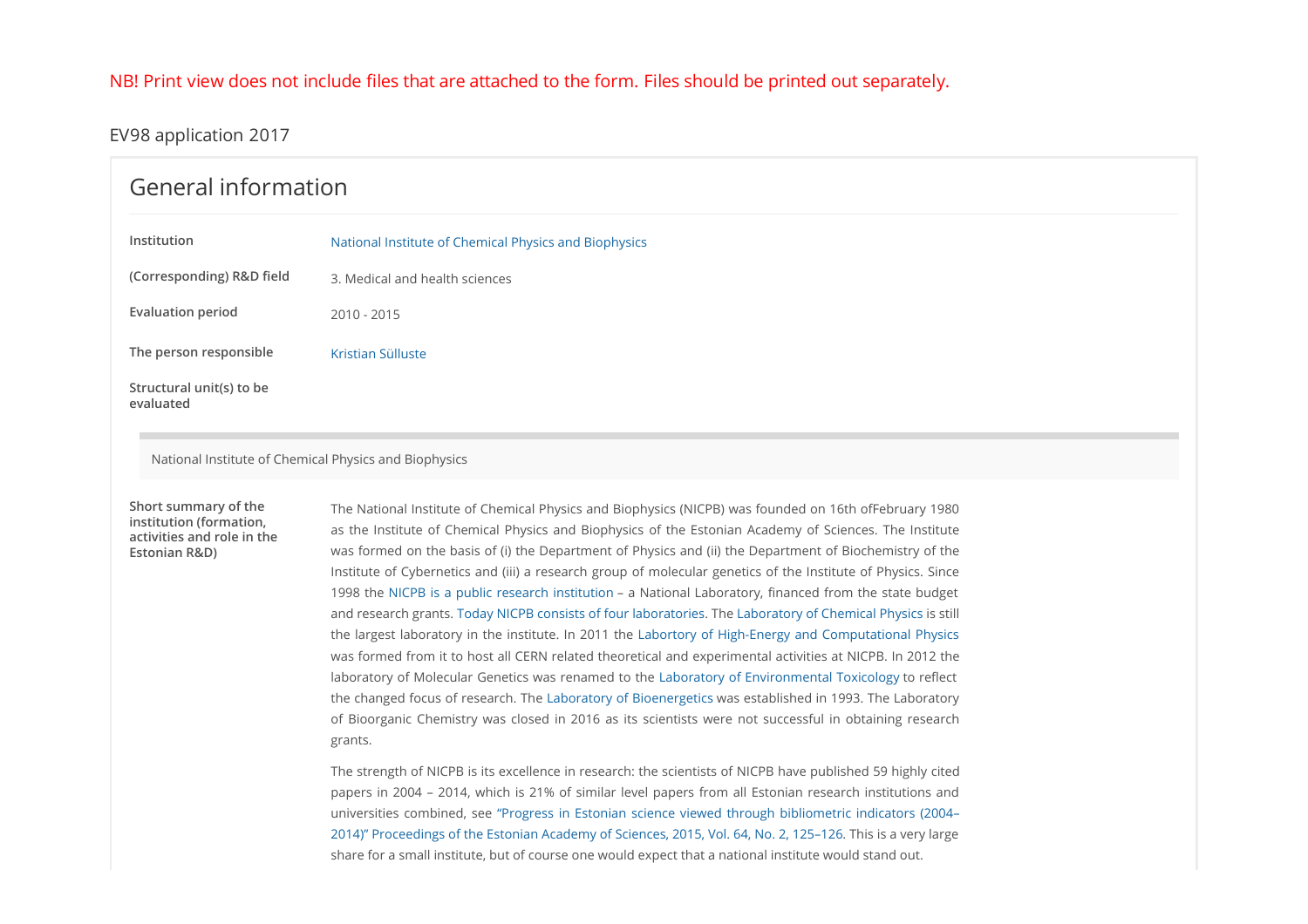Among Baltic countries NICPB is the only institution who runs a helium liquefier or hosts a Tier-2 centre for the CERN computing grid (WLCG). That datacentre is not only used for LHC related computing, but is actually serving a multitude of fields including material science, astroparticle physics, medicine, etc. and is part of the Estonian Research Computational Infrastructure (ETAIS). AmongBaltic countries NICPB is the only institution who runs a helium liquefier or hosts a Tier-2 centre<br>for the CERN computing grid (WLCG). That datacentre is not only used for LHC related computing, but is<br>actually serv

The share of medical and health sciences in the research programs of NICPB is small.It is important as it biochemistry, giving an input to researcher's working in the field clinical medicine.

management (incl. support services)

Short summary of the The Cording to the "National Institute of Chemical Physics and Biophysics Act" the management bodies of Among Baltic countries NICPB is the only institution who runs a helium liquefier or hosts a Tier-2 centre<br>for the CERN computing grid (WICG). That datacentre is not only used for LHC related computing, but is<br>actually serv managed by the director who is elected by the science council. The international Science Advisory Board (SAB) periodically evaluates the research programmes of NICPB and advises the science council to open ArnongBultic countries NICPB is the only institution who runs a helium liquelier or hosts a Tier-2 centre<br>for the CERN computing grid (WLCG). That diatacentre is not only used for LHC related computing, but is<br>actually se administrative capacities of the candidates to the posts of the director and the heads of laboratories. Among Baltic countries NICPB is the only institution who runs a helium liquelier or hosts a Tier-2 centre<br>of the CERN computing gird (WICG). That dialcometries is not only used for LHC related computing, but is<br>actually se Mmong Baltic countries NICPB is the only institution who runs a helium liquefier or hosts a Ter-2 centre<br>for the CEBN computing grid (WLCG). That diatemente is not chy used for LHC related computing, but is<br>catually servic Among Bultic countries NICPB is the only institution who runs a helium liquidier or hosts a Tier 2 centre<br>for the CERN computing grid (WLCG). That datacentre is not only used for Life critical computing, but its<br>actually s Among Baltic countries NICPB is the only institution who runs a helium liquefier or hosts a Tier-2 centre<br>of the CERN computing prid WICGD, That ductions them; and the form by used for Life related computing, but is<br>part o institution's R&D<br>the NICPB are the director and the science council, see the organization chart of NICPB. NICPB is

fields. According to the NICPB act the science council 1) approves the main directions of the activities of financial plan; etc.

actually serving a multitude of liedds including material science, astroparticle physics, medidine, etc. and is<br>part of the estonan Research Computational infrastructure (EPAS).<br>The stare of medical and health sciences in part of the Essentian Research Computational Infrastructure (ETMS).<br>The shore of medical and health sciences in the research programs of NICPB is small.It is important as it<br>allows studying the mechanisms of callular parti The share of medical and health sciences in the research programs of NICP6 is small. It is important as it allows studying the medical physics and Bioophysics of the medical Physics and Bioophysics and Bioophysics and Bioo Thestate of medical and health sciences in the research programs of NICP's is multil. It is inportant as it is the medical and health science is diothermisty, giving an input to researched synoristip in the field dinical allows studying the mechanisms of cellular particulars paint the metallotic studying an into the material proportional metallom control and mechanisms and proportional metallom.<br>According to the "National mistitute of Chem authorizing the resources as well as carrying the responsibility for the results of the research. Scientific infrastructure is available for universal usage of all programs, contracts and grants.. managedby the direction who is elercted by the scoence council. The international science council to permunistrative control of the control of the control of the control of the control of the control of the control of the gx88) pennalically evaluates the research programmes. SAB also evaluates sciencing can<br>enve programmes and/or to terminate existing programmes. SAB also evaluates sciencing, and<br>deministrative capacities of the condidates The science council is the collegiste decision making body of NICPB which consists of 19 members<br>methoding the director, depany directors, scientific secretary and bealing sciencists of NICPB and relate<br>helds. According to

self-evaluation report

Short summary of the Table of the preparation to the current evaluation the international Science Advisory Board (SAB) of NICPB visited National Laboratory, the "Institute is sound and well run, with a good relationship between the Staff and the Director. The NICPB is evolving a strategy and direction that will be beneficial for the Institute and for scientifically." process of drawing up the<br>
als evaluation report the institute in September 2016 and performed a review of the management, strategy and research

While preparing the current self-evaluation, heads of laboratories and group leaders focused on specific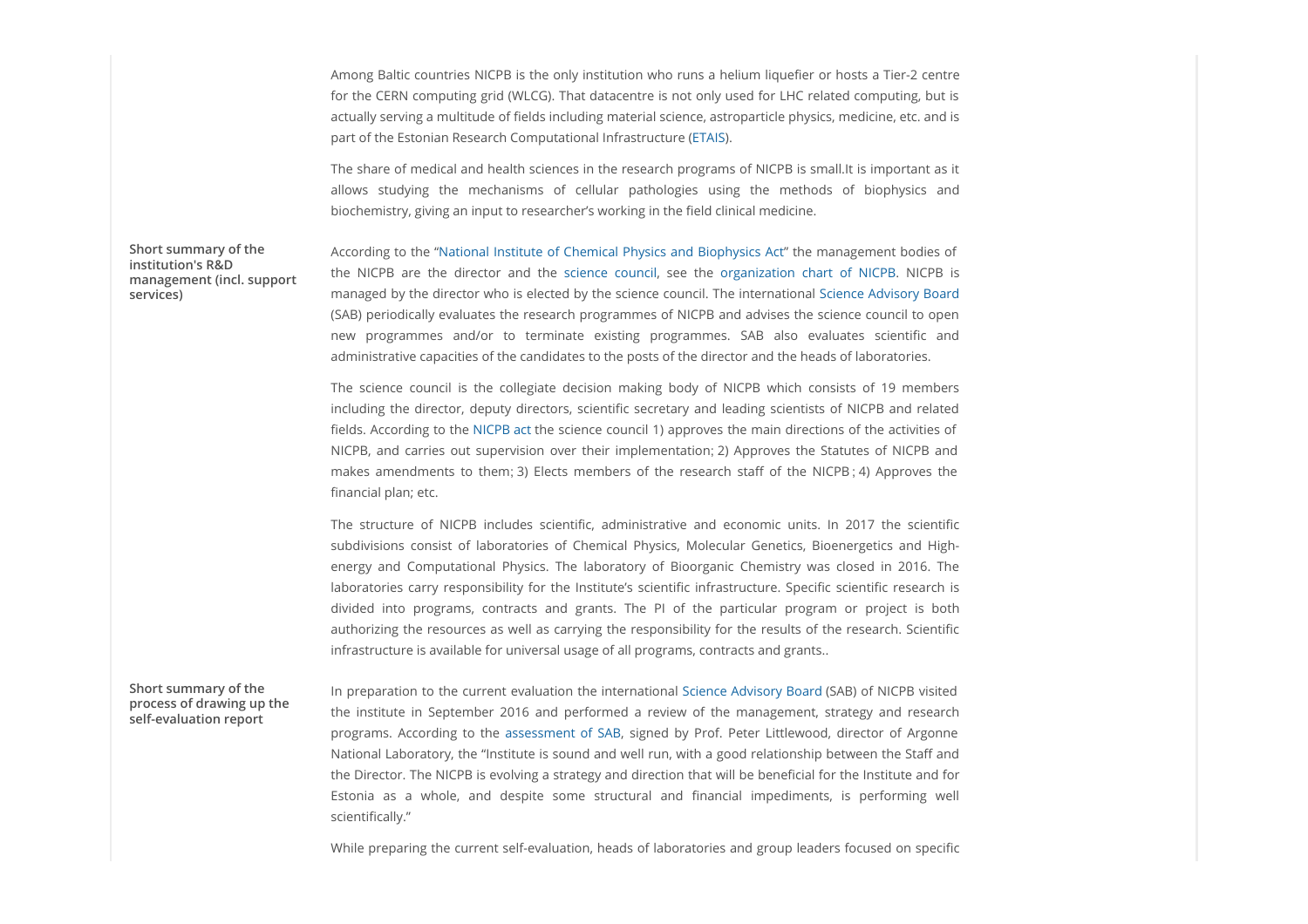|                                                                                                                                      | topics: staff, resources, R&D activities, training of PhD students and scientific results. The section of<br>general information was written by the director of the institute, based on discussions with colleagues.<br>The selection of 30 most important projects was straightforward: institutional research projects, centres<br>of excellence, large infrastructure and collaboration projects etc. The list of 30 most significant papers<br>covers all our fields of research. |  |
|--------------------------------------------------------------------------------------------------------------------------------------|---------------------------------------------------------------------------------------------------------------------------------------------------------------------------------------------------------------------------------------------------------------------------------------------------------------------------------------------------------------------------------------------------------------------------------------------------------------------------------------|--|
|                                                                                                                                      | We held 3 weekly meetings with heads of the laboratories to coordinate our activities.                                                                                                                                                                                                                                                                                                                                                                                                |  |
| Institution `s request to the<br>experts for further<br>information about the<br>following aspects of the<br>corresponding R&D field | The greatest threat to the sustainable excellent research in NICPB is the virtually 100% grant based<br>funding. We would appreciate comments of the evaluators regarding similar funding schemes of national<br>research institutes.                                                                                                                                                                                                                                                 |  |
| <b>Additional information</b>                                                                                                        | NICPB_SAB_2016 final.pdf<br>Comment_on_NICPB_SAB_2016_final.pdf                                                                                                                                                                                                                                                                                                                                                                                                                       |  |

### Staff **Staff Staff Staff Staff Staff Staff Staff Staff Staff Staff Staff Staff Staff Staff Staff Staff Staff Staff Staff Staff Staff Staff Staff Staff Staff Staff Staff**

| Staff engaged in R&D in the corresponding field | 2010           | 2011           | 2012           | 2013         | 2014           | 2015           |
|-------------------------------------------------|----------------|----------------|----------------|--------------|----------------|----------------|
| <b>Number of persons</b>                        | 45             | 44             | 46             | 48           | 50             | 44             |
| 1. research staff                               | 28             | 29             | 30             | 30           | 34             | 34             |
| 2. teaching staff                               | $\overline{0}$ | $\circledcirc$ | $\overline{O}$ | $\mathsf{O}$ | $\overline{0}$ | $\circledcirc$ |
| 3. technical and auxiliary staff                | 17             | 15             | 16             | 18           | 16             | 10             |
| <b>Full-time equivalent</b>                     | 39,40          | 37,25          | 40,75          | 41,75        | 44,50          | 39,70          |
| 1. research staff                               | 25,80          | 26,35          | 29,15          | 28,65        | 32,60          | 32,15          |
| 2. teaching staff                               | 0,00           | 0,00           | 0,00           | 0,00         | 0,00           | 0,00           |
| 3. technical and auxiliary staff                | 13,60          | 10,90          | 11,60          | 13,10        | 11,90          | 7,55           |
| percentage of staff with research degree        | 100            | 100            | 96             | 96           | 91             | 84             |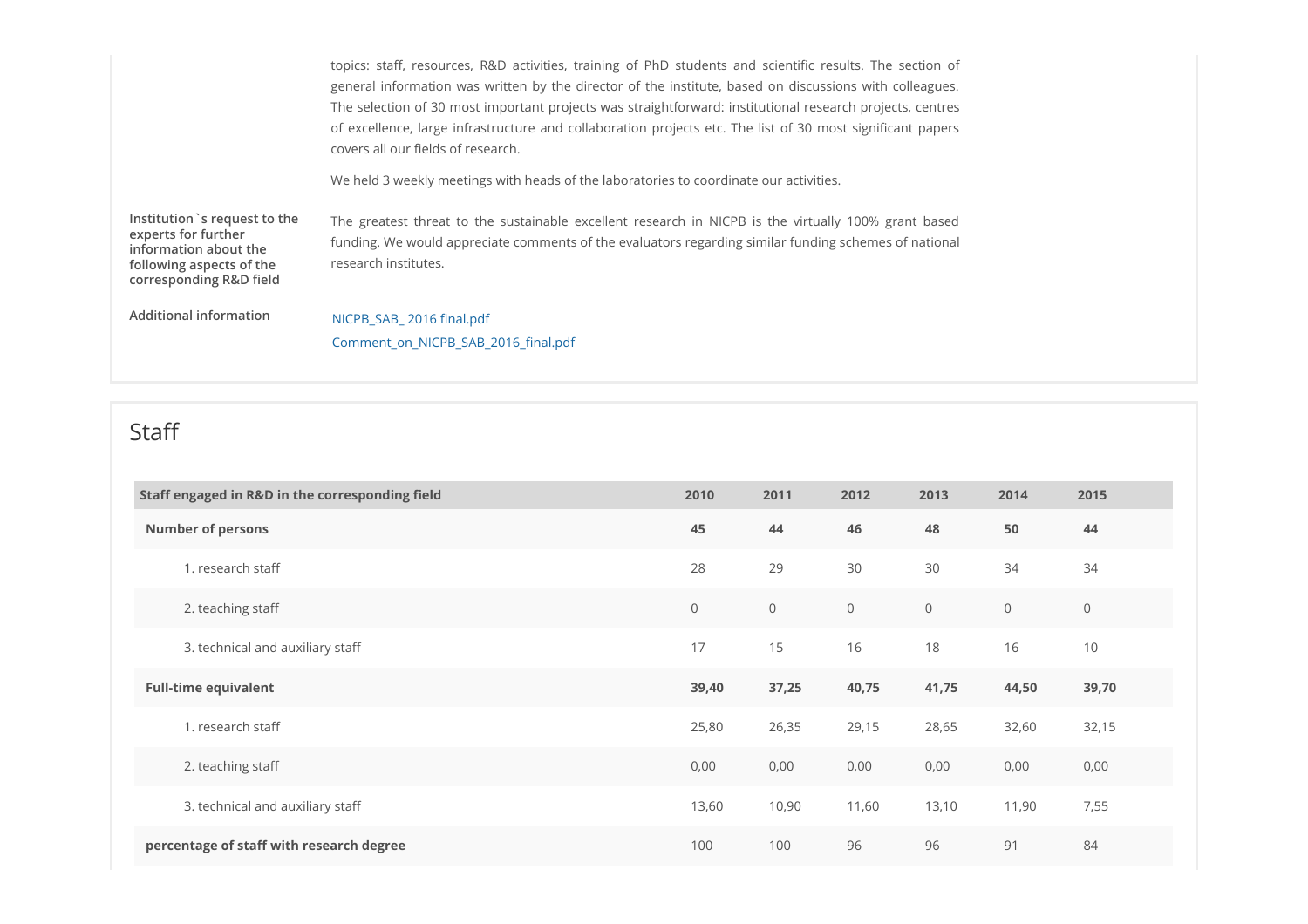| Staff engaged in R&D in the corresponding field | 2010 | 2011 | 2012 | 2013 | 2014 | 2015 |
|-------------------------------------------------|------|------|------|------|------|------|
| percentage of women among scientists            | 60   |      | 62   | 63   | 61   | 65   |
| percentage of foreign scientists                |      |      |      |      |      |      |

Comments The research staff involved into the field of Medicine has increased from 28 to 34. More than half of the employees in this field are younger than 35 years. The number of technical and auxiliary staff includes also students who work in the institute. The drop of personnel in 2015 is related to unsuccessful grant applications by researchers of the Laboratory of Bioorganic Chemistry that was closed in 2016. A steady increase of students above the number of those that graduate every year has reduced the % from its peak in 2011. This is a healthy outcome as it shows our ability to attract early phase students from BSc, MSc and PhD programs and increase the sustainability of the research programs.

## Staff in the corresponding field (59)

| <b>Name</b>     | Gender Degree Years         |                                                   | Position                                                                                                                                                                                                             | CV        |
|-----------------|-----------------------------|---------------------------------------------------|----------------------------------------------------------------------------------------------------------------------------------------------------------------------------------------------------------------------|-----------|
| filter          | filter filter filter filter |                                                   |                                                                                                                                                                                                                      |           |
| Ene<br>Valdmann |                             | 2010,<br>2011,<br>2012,<br>2013,<br>2014,<br>2015 | 1.01.1997- National Institute of Chemical Physics and Biophysics, Other staff (1,00)                                                                                                                                 |           |
| Valdur Saks m   | Doctor's<br>Degree          | 2010,<br>2011,<br>2012,<br>2013,<br>2014,         | 1.01.2015-31.12.2016 National Institute of Chemical Physics and Biophysics, Senior Research Fellow (0,10); 1.09.2007-<br>31.12.2014 National Institute of Chemical Physics and Biophysics, leading researcher (0,50) | <b>CV</b> |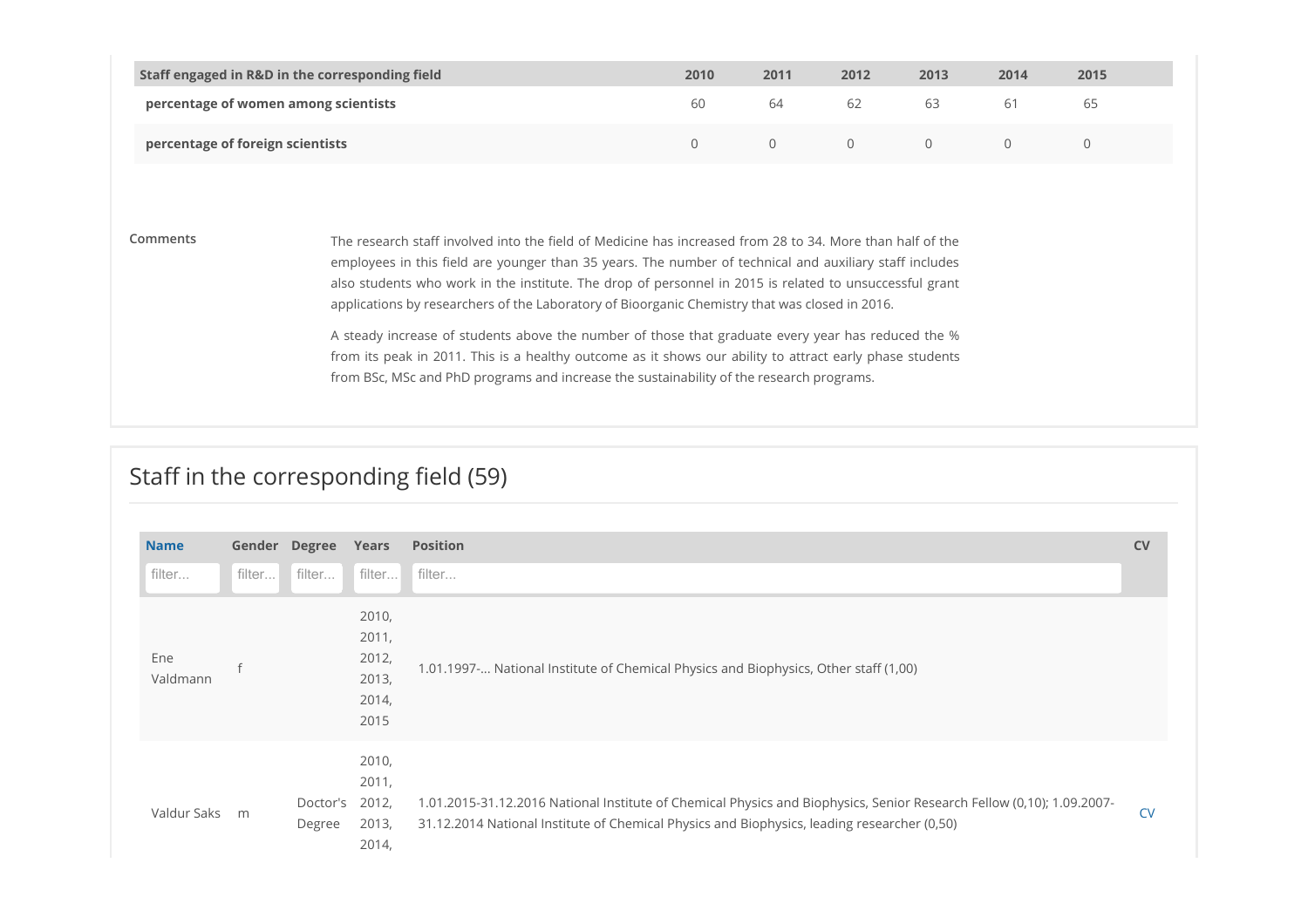| <b>Name</b>            |        | Gender Degree            | Years                                    | Position                                                                                                                                                                                                                                                                                                                 | CV        |
|------------------------|--------|--------------------------|------------------------------------------|--------------------------------------------------------------------------------------------------------------------------------------------------------------------------------------------------------------------------------------------------------------------------------------------------------------------------|-----------|
| filter                 | filter | filter                   | filter                                   | filter                                                                                                                                                                                                                                                                                                                   |           |
|                        |        |                          | 2015                                     |                                                                                                                                                                                                                                                                                                                          |           |
| Ene Siigur             |        | Doctor's 2012,<br>Degree | 2010,<br>2011,<br>2013,<br>2014,<br>2015 | 1.01.1984-31.12.2015 National Institute of Chemical Physics and Biophysics, Senior Researcher (1,00)                                                                                                                                                                                                                     | <b>CV</b> |
| Mari Samel             |        | Doctor's 2012,<br>Degree | 2010,<br>2011,<br>2013,<br>2014,<br>2015 | 1.01.2012-31.12.2015 National Institute of Chemical Physics and Biophysics, Researcher (1,00); 1.01.2006-31.12.2012<br>National Institute of Chemical Physics and Biophysics, Senior Researcher (1,00)                                                                                                                   | <b>CV</b> |
| Vladimir<br>Tšekulajev | m      | Doctor's 2012,<br>Degree | 2010,<br>2011,<br>2013,<br>2014,<br>2015 | 1.01.2010- National Institute of Chemical Physics and Biophysics, Researcher (1,00)                                                                                                                                                                                                                                      | CV        |
| Peeter Sikk m          |        | Doctor's 2012,<br>Degree | 2010,<br>2011,<br>2013,<br>2014,<br>2015 | 13.09.2010-31.12.2011 National Institute of Chemical Physics and Biophysics, Senior Researcher (0,50); 1.01.1980-<br>12.09.2010 National Institute of Chemical Physics and Biophysics, Senior Researcher (1,00); 1.01.2012-22.10.2016<br>National Institute of Chemical Physics and Biophysics, Senior Researcher (0,40) | CV        |
| Katrin<br>Trummal      |        | Doctor's 2012,<br>Degree | 2010,<br>2011,<br>2013,<br>2014,<br>2015 | 1.01.1996-31.12.2010 National Institute of Chemical Physics and Biophysics, Researcher (1,00); 1.01.2010-31.12.2015<br>National Institute of Chemical Physics and Biophysics, Senior Researcher (1,00)                                                                                                                   | CV        |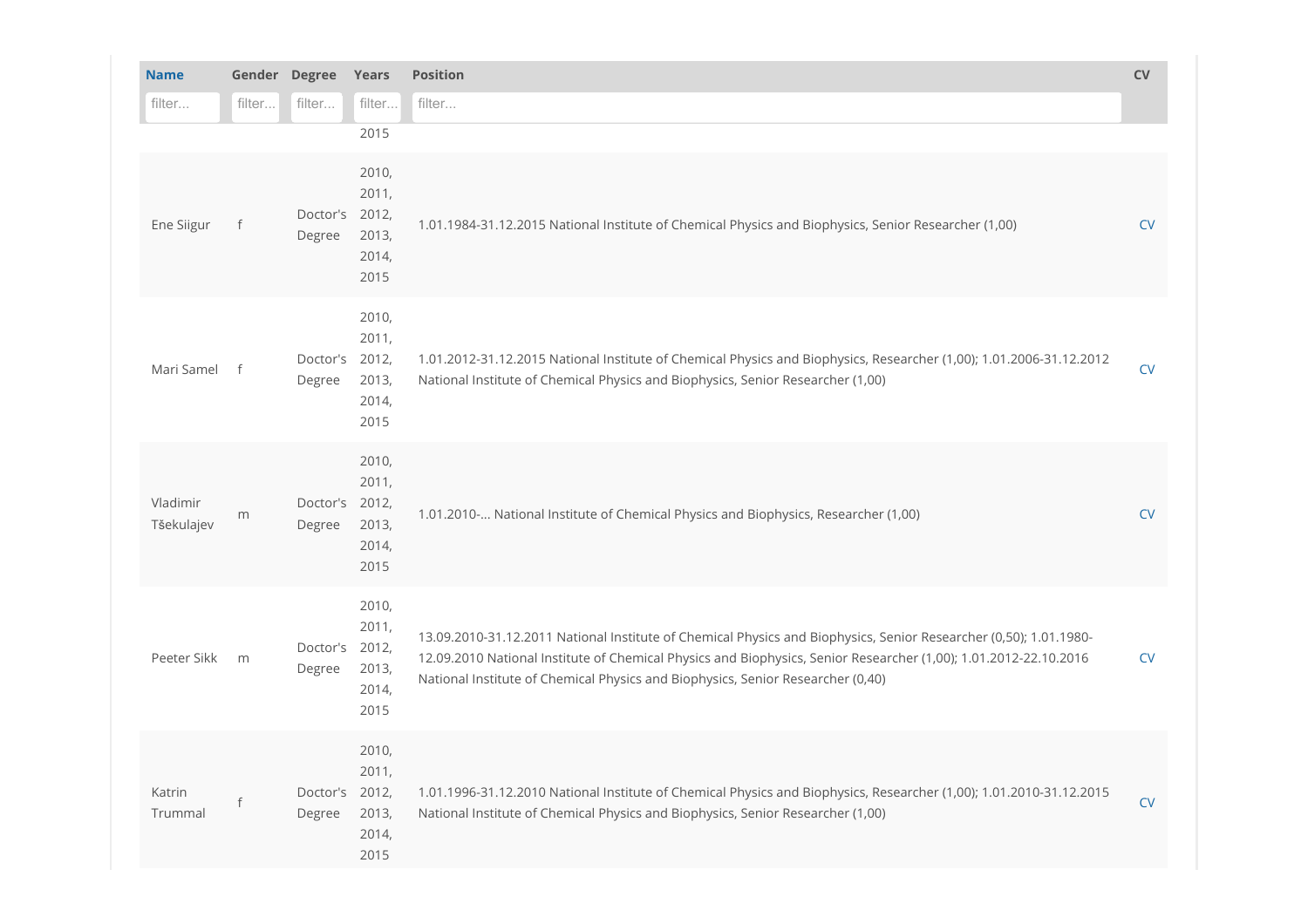| <b>Name</b>          |        | Gender Degree            | Years                                    | <b>Position</b>                                                                                                                                                                                            | <b>CV</b>  |
|----------------------|--------|--------------------------|------------------------------------------|------------------------------------------------------------------------------------------------------------------------------------------------------------------------------------------------------------|------------|
| filter               | filter | filter                   | filter                                   | filter                                                                                                                                                                                                     |            |
| Lee<br>Põllumaa      |        | Doctor's<br>Degree       | 2010                                     | 1.03.2008-31.08.2010 National Institute of Chemical Physics and Biophysics, Extraordinary Senior Researcher (0,25)                                                                                         | <b>CV</b>  |
| Natalja<br>Timohhina |        | Doctor's 2012,<br>Degree | 2010,<br>2011,<br>2013,<br>2014,<br>2015 | 1.07.2007-1.09.2010 National Institute of Chemical Physics and Biophysics, Extraordinary Researcher (1,00); 1.09.2010-<br>National Institute of Chemical Physics and Biophysics, Researcher (1,00)         | <b>CV</b>  |
| Andre Koit           | m      | Master's 2013,<br>Degree | 2012,<br>2014,<br>2015                   | 1.09.2012-31.03.2016 National Institute of Chemical Physics and Biophysics, PhD student (1,00)                                                                                                             | <b>CV</b>  |
| Kati Mädo            | $-f$   | Master's<br>Degree       | 2013,<br>2014,<br>2015                   | 1.01.2014-30.04.2015 National Institute of Chemical Physics and Biophysics, Junior Researcher (0,70); 1.04.2013-<br>31.12.2013 National Institute of Chemical Physics and Biophysics, Other staff (0,50)   | ${\sf CV}$ |
| Hanna Tähti f        |        | Doctor's<br>Degree       |                                          |                                                                                                                                                                                                            | <b>CV</b>  |
| Kersti Tepp f        |        | Doctor's 2012,<br>Degree | 2010,<br>2011,<br>2013,<br>2014,<br>2015 | 1.09.2007-9.10.2011 National Institute of Chemical Physics and Biophysics, senior engineer (1,00); 10.10.2011-<br>National Institute of Chemical Physics and Biophysics, Researcher (1,00)                 | ${\sf CV}$ |
| Toomas<br>Välimäe    | m      | Doctor's 2012,<br>Degree | 2010,<br>2011,<br>2013,<br>2014,<br>2015 | 1.01.2012-31.12.2016 National Institute of Chemical Physics and Biophysics, deputy director (1,00); 1.01.2010-<br>31.12.2011 National Institute of Chemical Physics and Biophysics, deputy director (1,00) | <b>CV</b>  |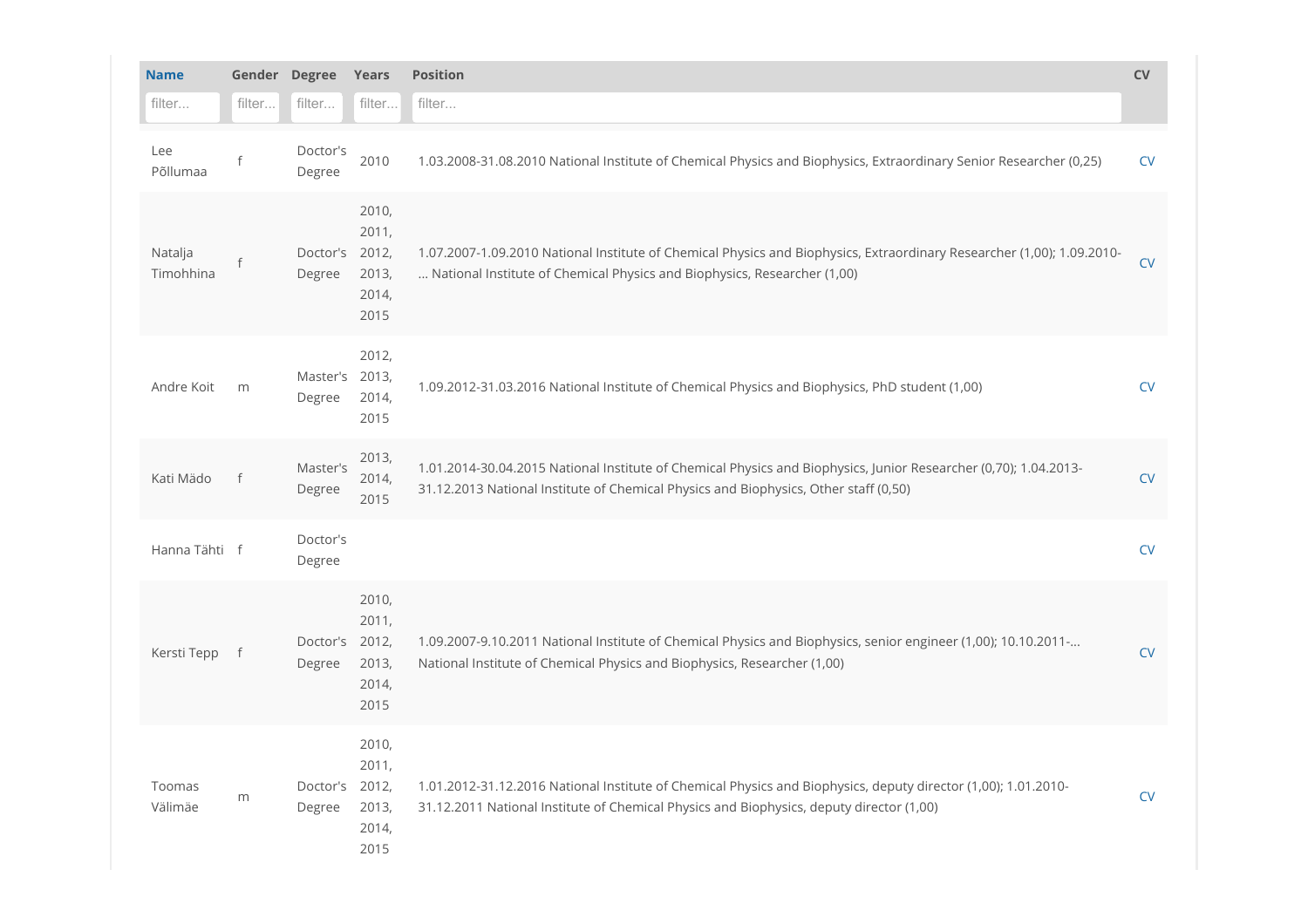| <b>Name</b>           |        | Gender Degree Years      |                                                   | Position                                                                                                                                                                                                                                                                                               | CV        |
|-----------------------|--------|--------------------------|---------------------------------------------------|--------------------------------------------------------------------------------------------------------------------------------------------------------------------------------------------------------------------------------------------------------------------------------------------------------|-----------|
| filter                | filter | filter                   | filter                                            | filter                                                                                                                                                                                                                                                                                                 |           |
| Sandra<br>Käosaar     |        | Master's 2013,<br>Degree | 2012,<br>2014,<br>2015                            | 1.09.2012-31.12.2014 National Institute of Chemical Physics and Biophysics, Other staff (1,00); 1.01.2015-31.08.2016<br>National Institute of Chemical Physics and Biophysics, junior researcher (1,00)                                                                                                | CV        |
| Maire Peitel f        |        |                          | 2010,<br>2011,<br>2012,<br>2013,<br>2014,<br>2015 | 1.01.2008-31.12.2010 National Institute of Chemical Physics and Biophysics, Other staff (0,50); 1.01.2010-30.09.2015<br>National Institute of Chemical Physics and Biophysics, technician (1,00)                                                                                                       | <b>CV</b> |
| Aleksandr<br>Klepinin | m      | Master's<br>Degree       | 2011,<br>2012,<br>2013,<br>2014,<br>2015          | 1.01.2011-31.12.2012 National Institute of Chemical Physics and Biophysics, Other staff (0,75); 1.01.2013-31.08.2014<br>National Institute of Chemical Physics and Biophysics, insener (0,75); 1.09.2014-31.03.2016 National Institute of<br>Chemical Physics and Biophysics, Junior Researcher (0,75) | CV        |
| Ain Toim              | m      |                          | 2010,<br>2011,<br>2012,<br>2013,<br>2014,<br>2015 | 1.01.2002- National Institute of Chemical Physics and Biophysics, senior engineer (1,00)                                                                                                                                                                                                               |           |
| Juhan Subbi m         |        | Doctor's 2012,<br>Degree | 2010,<br>2011,<br>2013,<br>2014,<br>2015          | 1.01.1987- National Institute of Chemical Physics and Biophysics, Senior Researcher (1,00)                                                                                                                                                                                                             | <b>CV</b> |
|                       |        |                          | 2010,<br>2011,                                    |                                                                                                                                                                                                                                                                                                        |           |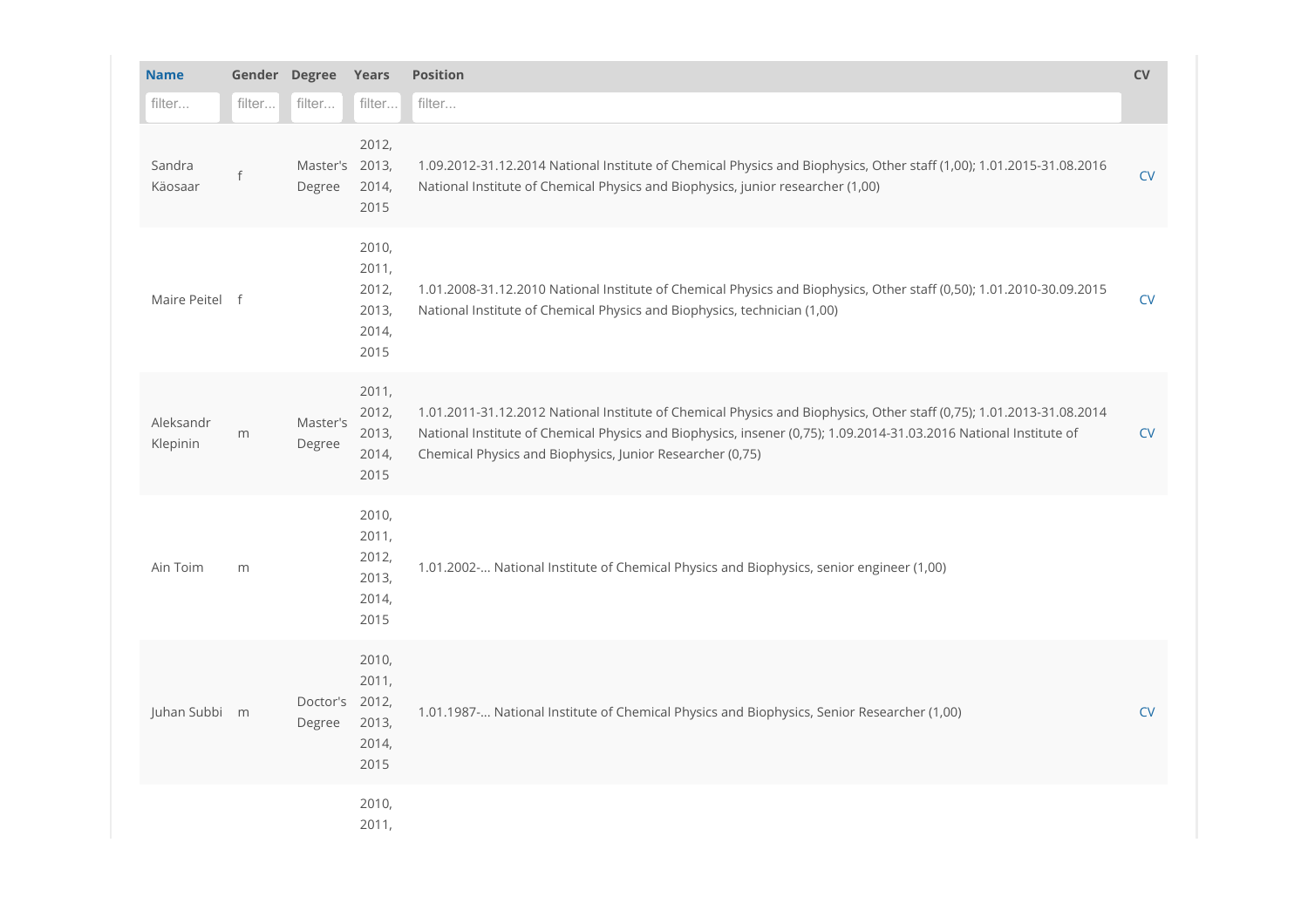| <b>Name</b>            | Gender Degree |                          | Years                                    | Position                                                                                                                                                                                                                                                                                                          | CV        |
|------------------------|---------------|--------------------------|------------------------------------------|-------------------------------------------------------------------------------------------------------------------------------------------------------------------------------------------------------------------------------------------------------------------------------------------------------------------|-----------|
| filter                 | filter        | filter                   | filter                                   | filter                                                                                                                                                                                                                                                                                                            |           |
| Imbi Kurvet f          |               | Master's 2012,<br>Degree | 2013,<br>2014,<br>2015                   | 1.01.2001 - National Institute of Chemical Physics and Biophysics, Researcher (1,00)                                                                                                                                                                                                                              | <b>CV</b> |
| Aleksandr<br>Käkinen   | m             | Doctor's 2012,<br>Degree | 2010,<br>2011,<br>2013,<br>2014,<br>2015 | 1.01.2014-31.12.2015 National Institute of Chemical Physics and Biophysics, Researcher (1,00); 1.01.2011-31.12.2014<br>National Institute of Chemical Physics and Biophysics, Other staff (0,25); 1.01.2010-31.12.2011 National Institute of<br>Chemical Physics and Biophysics, Other staff (0,50)               | <b>CV</b> |
| Jekaterina<br>Jefimova |               | Doctor's 2011,<br>Degree | 2010,<br>2012,<br>2013                   | 1.09.2011-31.12.2013 National Institute of Chemical Physics and Biophysics, Researcher (1,00); 1.09.2007-31.08.2010<br>National Institute of Chemical Physics and Biophysics, Researcher (1,00); 1.09.2010-31.08.2011 National Institute of<br>Chemical Physics and Biophysics, senior engineer, a chemist (1,00) | <b>CV</b> |
| Olesja<br>Bondarenko   |               | Doctor's 2012,<br>Degree | 2010,<br>2011,<br>2013,<br>2014,<br>2015 | 1.01.2014  National Institute of Chemical Physics and Biophysics, Researcher (1,00); 1.01.2006-31.12.2013 National<br>Institute of Chemical Physics and Biophysics, Engineer (0,50)                                                                                                                               | <b>CV</b> |
| Irina Blinova f        |               | Doctor's 2012,<br>Degree | 2010,<br>2011,<br>2013,<br>2014,<br>2015 | 1.01.2005- National Institute of Chemical Physics and Biophysics, Senior Researcher (1,00)                                                                                                                                                                                                                        | <b>CV</b> |
| Heiki Vija             | m             | Master's 2012,<br>Degree | 2010,<br>2011,<br>2013,<br>2014,         | 1.01.1996 - National Institute of Chemical Physics and Biophysics, Researcher (1,00)                                                                                                                                                                                                                              | <b>CV</b> |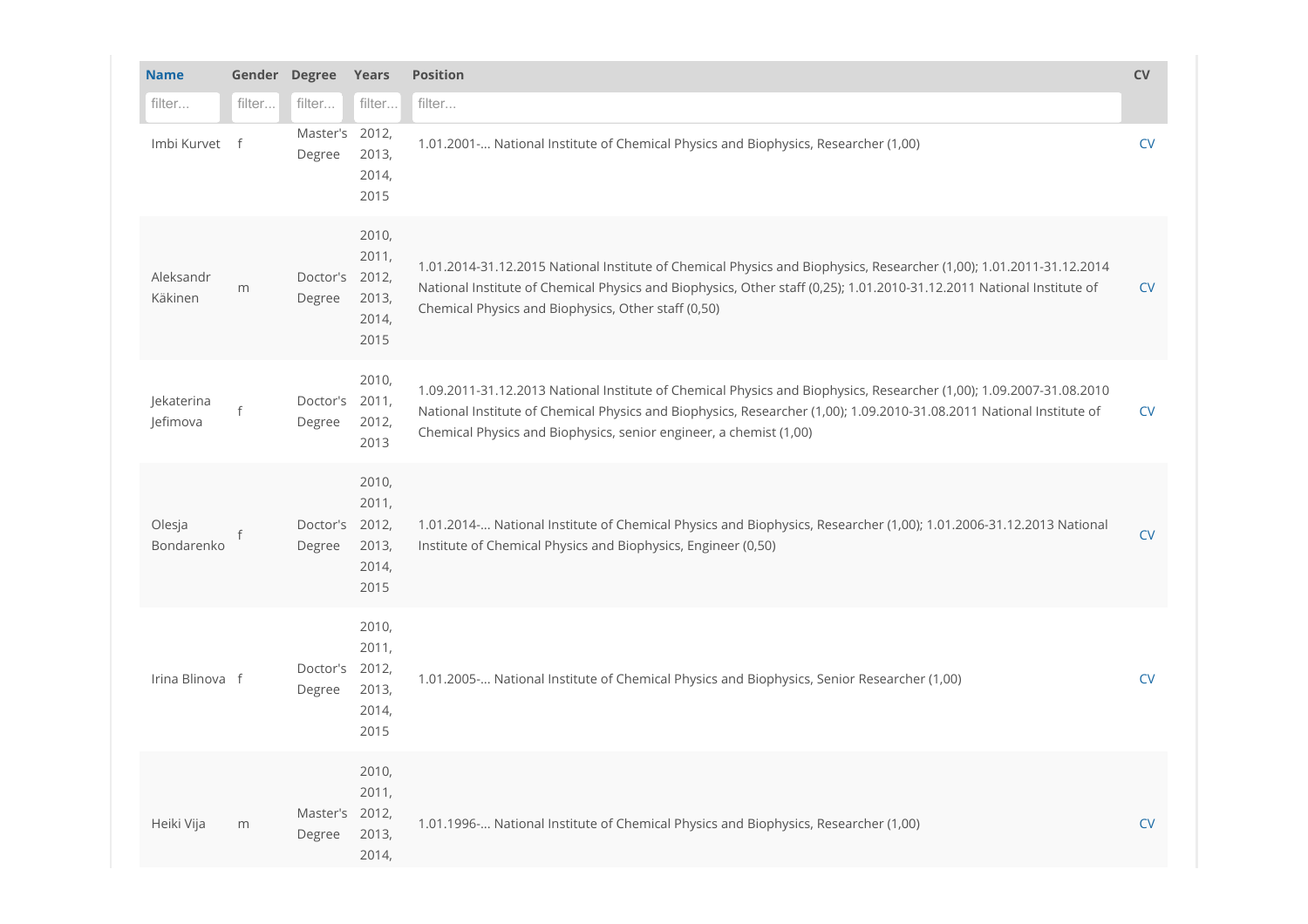| <b>Name</b>         | Gender Degree |                          | Years                                    | Position                                                                                                                                                                                                                                                                                                                                                                                                                                                                           | ${\sf CV}$ |
|---------------------|---------------|--------------------------|------------------------------------------|------------------------------------------------------------------------------------------------------------------------------------------------------------------------------------------------------------------------------------------------------------------------------------------------------------------------------------------------------------------------------------------------------------------------------------------------------------------------------------|------------|
| filter              | filter        | $\operatorname{filter}$  | filter                                   | filter                                                                                                                                                                                                                                                                                                                                                                                                                                                                             |            |
|                     |               |                          | 2015                                     |                                                                                                                                                                                                                                                                                                                                                                                                                                                                                    |            |
| Urmas<br>Suursalu   | ${\sf m}$     | Master's 2012,<br>Degree | 2010,<br>2011,<br>2013,<br>2014,<br>2015 | 1.01.2005- National Institute of Chemical Physics and Biophysics, Other staff (1,00)                                                                                                                                                                                                                                                                                                                                                                                               | <b>CV</b>  |
| Mariliis<br>Sihtmäe |               | Doctor's 2012,<br>Degree | 2010,<br>2011,<br>2013,<br>2014,<br>2015 | 23.07.2007- National Institute of Chemical Physics and Biophysics, Researcher (1,00)                                                                                                                                                                                                                                                                                                                                                                                               | <b>CV</b>  |
| Liis<br>Seinberg    |               | Doctor's<br>Degree       | 2013,<br>2014,<br>2015                   | 1.01.2015  National Institute of Chemical Physics and Biophysics, Researcher (1,00); 1.01.2013-31.12.2015 National<br>Institute of Chemical Physics and Biophysics, Postdoctoral researcher (1,00)                                                                                                                                                                                                                                                                                 | <b>CV</b>  |
| Villem<br>Aruoja    | m             | Doctor's 2012,<br>Degree | 2010,<br>2011,<br>2013,<br>2014,<br>2015 | 1.01.2007-31.08.2010 National Institute of Chemical Physics and Biophysics, Extraordinary Researcher (0,40);<br>1.09.2010-1.09.2012 National Institute of Chemical Physics and Biophysics, Researcher (0,40); 1.09.2012- National<br>Institute of Chemical Physics and Biophysics, Researcher (1,00)                                                                                                                                                                               | <b>CV</b>  |
| Anne Kahru f        |               | Doctor's 2012,<br>Degree | 2010,<br>2011,<br>2013,<br>2014,<br>2015 | 1.01.2007 - National Institute of Chemical Physics and Biophysics, Research Professor (1,00); 1.01.2005-31.12.2011<br>National Institute of Chemical Physics and Biophysics, Acting Head of Laboratory of Molecular Genetics; 1.01.2012-<br>National Institute of Chemical Physics and Biophysics, Head of the Laboratory of Environmetal Toxicology; 1.01.2011-<br>31.12.2012 National Institute of Chemical Physics and Biophysics, Head of the Laboratory of Molecular Genetics | <b>CV</b>  |
|                     |               |                          | 2010,<br>2011,                           |                                                                                                                                                                                                                                                                                                                                                                                                                                                                                    |            |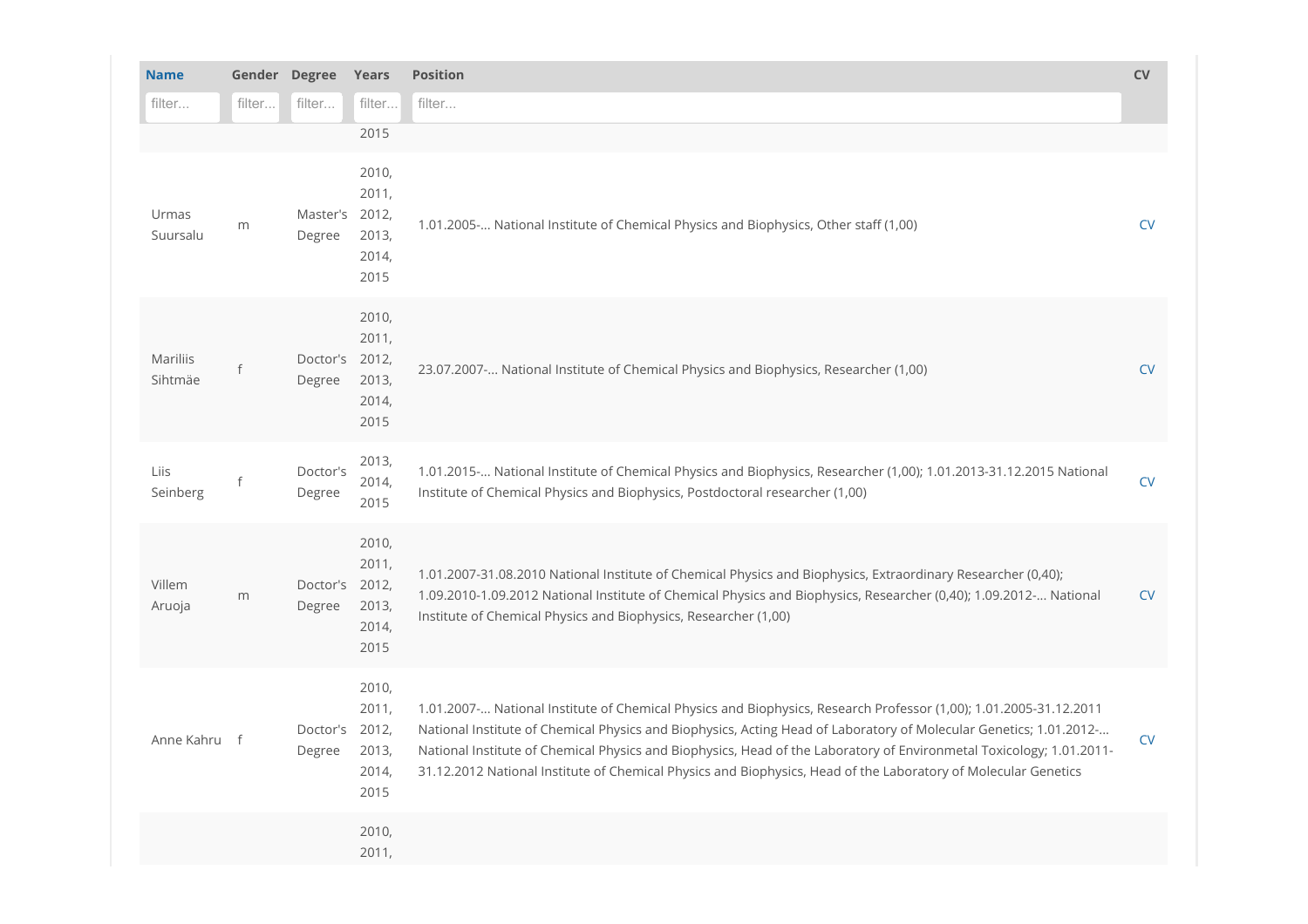| <b>Name</b>        | Gender Degree |                          | Years                                             | Position                                                                                                                                                                                           | ${\sf CV}$ |
|--------------------|---------------|--------------------------|---------------------------------------------------|----------------------------------------------------------------------------------------------------------------------------------------------------------------------------------------------------|------------|
| filter             | filter        | filter                   | filter                                            | filter                                                                                                                                                                                             |            |
| Liina<br>Kanarbik  |               | Master's 2012,<br>Degree | 2013,<br>2014,<br>2015                            | 1.01.2010- National Institute of Chemical Physics and Biophysics, engineer (0,80)                                                                                                                  | <b>CV</b>  |
| Külli<br>Tõnismägi |               | Master's 2012,<br>Degree | 2010,<br>2011,<br>2013,<br>2014,<br>2015          | 1.01.1996-28.02.2015 National Institute of Chemical Physics and Biophysics, Researcher (1,00)                                                                                                      | CV         |
| Margit<br>Heinlaan |               | Doctor's 2012,<br>Degree | 2010,<br>2011,<br>2013,<br>2014,<br>2015          | 1.01.2011- National Institute of Chemical Physics and Biophysics, Researcher (1,00); 1.03.2004-31.12.2010 National<br>Institute of Chemical Physics and Biophysics, engineer (0,55)                | CV         |
| Jasper<br>Adamson  | m             | Doctor's<br>Degree       | 2010,<br>2014,<br>2015                            | 1.12.2014- National Institute of Chemical Physics and Biophysics, Researcher (1,00); 1.10.2009-1.07.2010 National<br>Institute of Chemical Physics and Biophysics, Extraordinary Researcher (0,20) | CV         |
| Tõnu<br>Kesvatera  | m             | Doctor's 2011,<br>Degree | 2010,<br>2012,<br>2013                            | 1.01.1984-30.11.2013 National Institute of Chemical Physics and Biophysics, Senior Researcher (1,00)                                                                                               | ${\sf CV}$ |
| Angela Ivask f     |               | Doctor's<br>Degree       | 2010,<br>2011,<br>2012,<br>2013,<br>2014,<br>2015 | 1.01.2007- National Institute of Chemical Physics and Biophysics, Senior Researcher (1,00)                                                                                                         | CV         |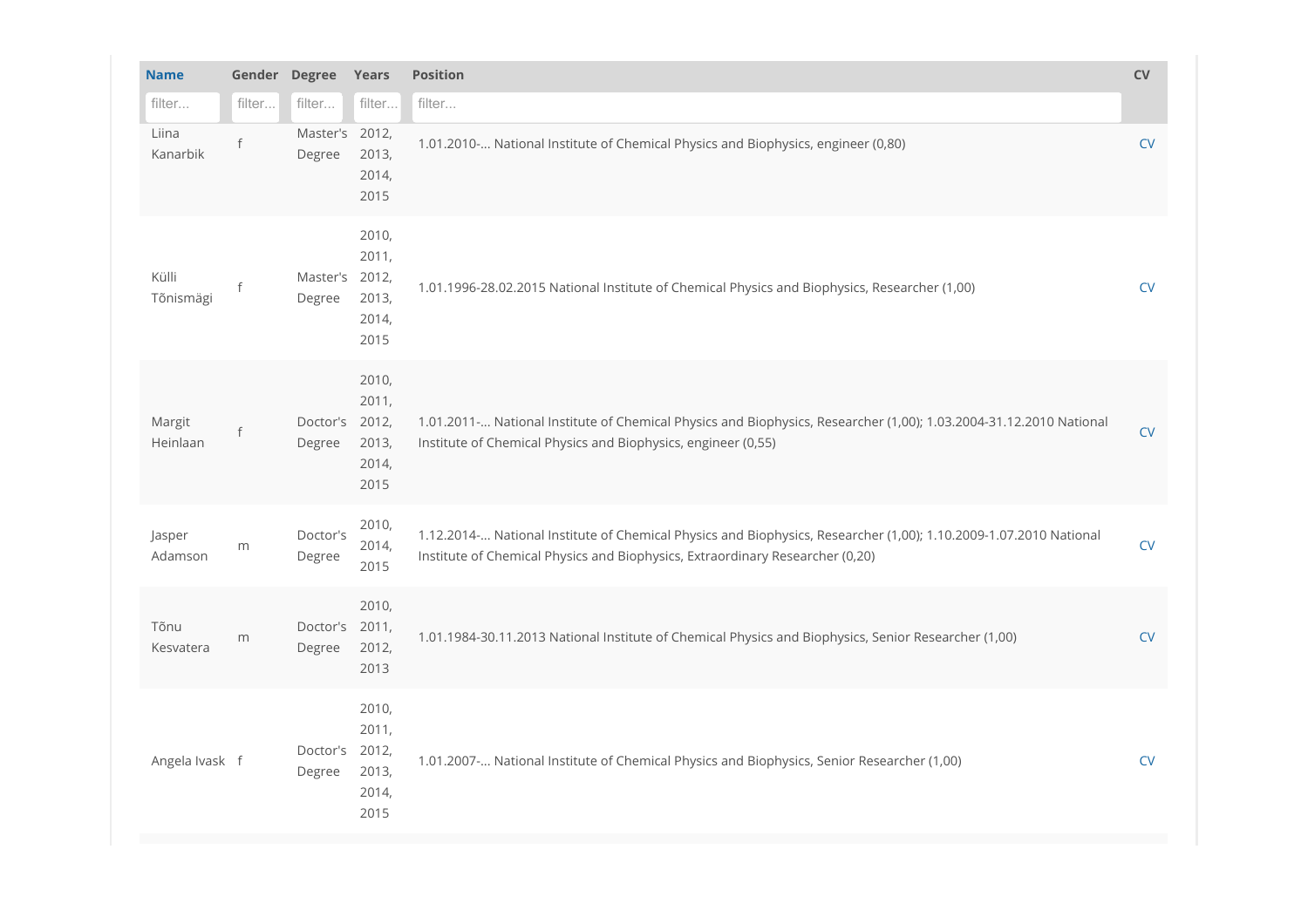| <b>Name</b>        |        | Gender Degree            | Years                                    | Position                                                                                                                                                                                                                                                                                                                                                                                                                                                        | CV        |
|--------------------|--------|--------------------------|------------------------------------------|-----------------------------------------------------------------------------------------------------------------------------------------------------------------------------------------------------------------------------------------------------------------------------------------------------------------------------------------------------------------------------------------------------------------------------------------------------------------|-----------|
| filter             | filter | filter                   | filter                                   | filter                                                                                                                                                                                                                                                                                                                                                                                                                                                          |           |
| Aia Simm           |        | Master's<br>Degree       | 2010                                     | 1.01.2007-31.12.2010 National Institute of Chemical Physics and Biophysics, Engineer (0,75)                                                                                                                                                                                                                                                                                                                                                                     | <b>CV</b> |
| Tija Grellier f    |        | Doctor's 2011,<br>Degree | 2010,<br>2012,<br>2013                   | 1.01.2007-31.08.2010 National Institute of Chemical Physics and Biophysics, Extraordinary Senior Researcher (1,00);<br>1.05.2011-31.03.2013 National Institute of Chemical Physics and Biophysics, Senior Researcher (0,50); 1.04.2013-<br>21.08.2013 National Institute of Chemical Physics and Biophysics, Senior Researcher (0,75); 1.09.2010-12.09.2010<br>National Institute of Chemical Physics and Biophysics, Senior Researcher (1,00)                  | <b>CV</b> |
| Katre<br>Juganson  |        | Master's 2012,<br>Degree | 2010,<br>2011,<br>2013,<br>2014,<br>2015 | 1.01.2010-30.03.2012 National Institute of Chemical Physics and Biophysics, Technician (0,50); 1.04.2012-31.12.2013<br>National Institute of Chemical Physics and Biophysics, Engineer (0,70); 1.01.2015- National Institute of Chemical<br>Physics and Biophysics, Junior Researcher (0,40); 1.01.2014-31.12.2014 National Institute of Chemical Physics and<br>Biophysics, Engineer (1,00)                                                                    | <b>CV</b> |
| Monika<br>Mortimer |        | Doctor's 2012,<br>Degree | 2010,<br>2011,<br>2013,<br>2014,<br>2015 | 1.01.2007-31.12.2011 National Institute of Chemical Physics and Biophysics, Researcher (0,50); 1.01.2011-31.12.2012<br>National Institute of Chemical Physics and Biophysics, Researcher (1,00); 1.01.2013-30.06.2016 National Institute of<br>Chemical Physics and Biophysics, Research Scientist in the Laboratory of Environmental Toxicology (1,00)                                                                                                         | <b>CV</b> |
| Tiina Titma        | f      | Master's 2013,<br>Degree | 2014                                     | 1.01.2013-31.12.2014 National Institute of Chemical Physics and Biophysics, engineer (1,00)                                                                                                                                                                                                                                                                                                                                                                     | <b>CV</b> |
| Marju<br>Puurand   |        | Doctor's<br>Degree       | 2015                                     | 1.09.2015- National Institute of Chemical Physics and Biophysics, Researcher (1,00)                                                                                                                                                                                                                                                                                                                                                                             | <b>CV</b> |
| Jüri Siigur        | m      | Doctor's 2012,<br>Degree | 2010,<br>2011,<br>2013,<br>2014,<br>2015 | 1.01.2014-28.02.2015 National Institute of Chemical Physics and Biophysics, Research Professor (0,50); 1.09.2007-<br>31.12.2013 National Institute of Chemical Physics and Biophysics, Research Professor (1,00); 1.01.1991-31.08.2016<br>National Institute of Chemical Physics and Biophysics, Head of laboratory of bioorganic chemistry (0,25); 1.01.1980-<br>31.08.2016 National Institute of Chemical Physics and Biophysics, Scientific secretary (0,25) | <b>CV</b> |
|                    |        |                          | 2010,                                    |                                                                                                                                                                                                                                                                                                                                                                                                                                                                 |           |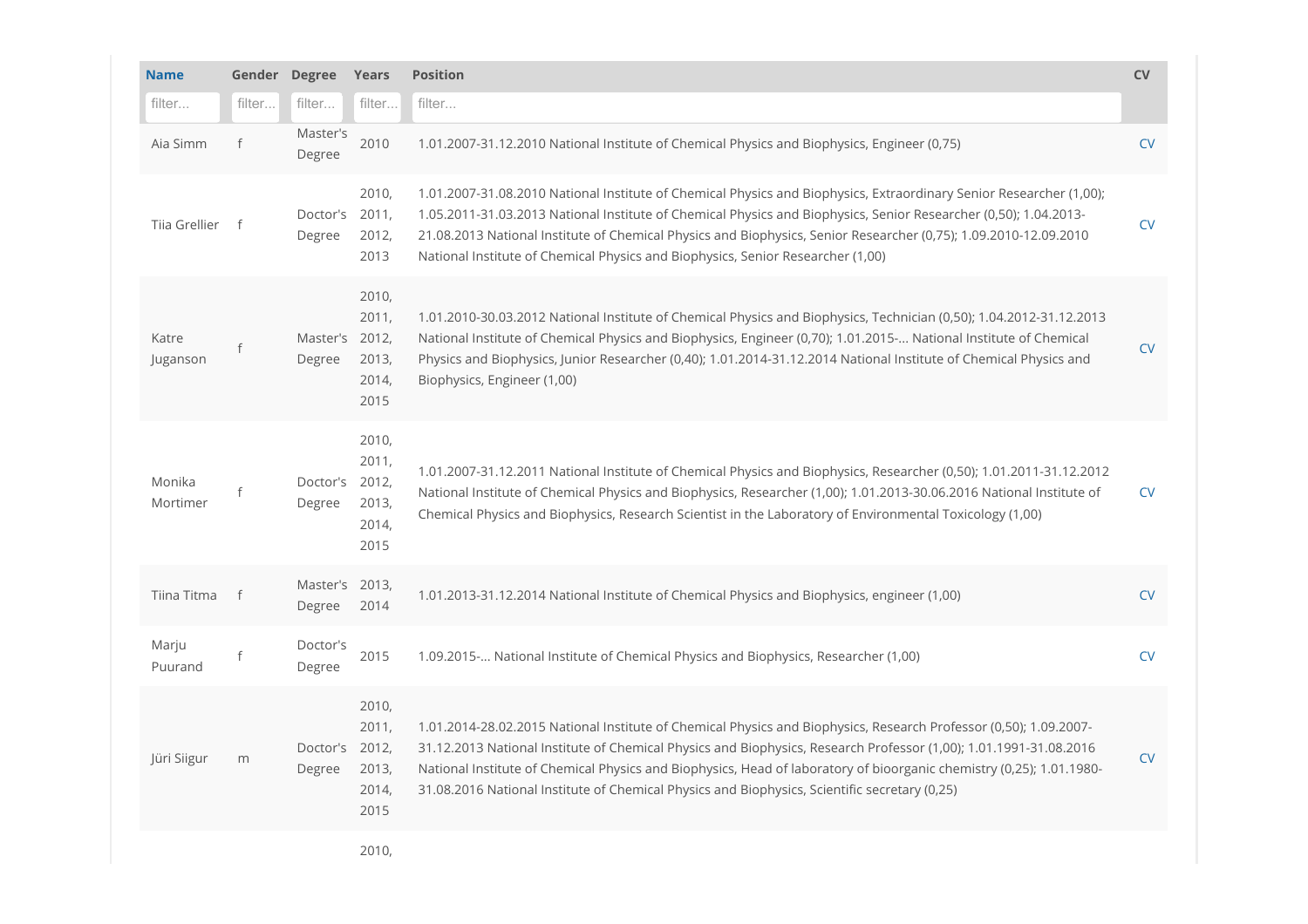| <b>Name</b>          |              | Gender Degree<br>Position<br>Years |                                                   |                                                                                                                                                                                                          |            |  |
|----------------------|--------------|------------------------------------|---------------------------------------------------|----------------------------------------------------------------------------------------------------------------------------------------------------------------------------------------------------------|------------|--|
| filter               | filter       | filter                             | filter                                            | filter                                                                                                                                                                                                   |            |  |
| Igor Ševtšuk m       |              | Doctor's 2012,<br>Degree           | 2011,<br>2013,<br>2014,<br>2015                   | 1.01.2010- National Institute of Chemical Physics and Biophysics, Senior Researcher (1,00)                                                                                                               | CV         |  |
| Tuuli<br>Käämbre     |              | Doctor's 2012,<br>Degree           | 2010,<br>2011,<br>2013,<br>2014,<br>2015          | 1.01.2014  National Institute of Chemical Physics and Biophysics, Senior Researcher (1,00); 1.09.2007-31.12.2014<br>National Institute of Chemical Physics and Biophysics, Senior Researcher (0,75)      | CV         |  |
| Kristian<br>Sülluste | m            |                                    | 2010,<br>2011,<br>2012,<br>2013,<br>2014,<br>2015 | 1.01.2006- National Institute of Chemical Physics and Biophysics, Other staff (1,00)                                                                                                                     | ${\sf CV}$ |  |
| Els Heinsalu f       |              | Doctor's 2012,<br>Degree           | 2010,<br>2011,<br>2013,<br>2014,<br>2015          | 1.01.2015 - National Institute of Chemical Physics and Biophysics, Senior Researcher (1,00); 1.01.2007-31.12.2014<br>National Institute of Chemical Physics and Biophysics, Researcher (1,00)            | CV         |  |
| Anu<br>Aaspõllu      | $\mathsf{f}$ | Doctor's 2012,<br>Degree           | 2010,<br>2011,<br>2013,<br>2014,<br>2015          | 1.01.2008-28.02.2011 National Institute of Chemical Physics and Biophysics, Senior Researcher (0,25); 1.03.2011-<br>28.02.2015 National Institute of Chemical Physics and Biophysics, Other staff (0,10) | CV         |  |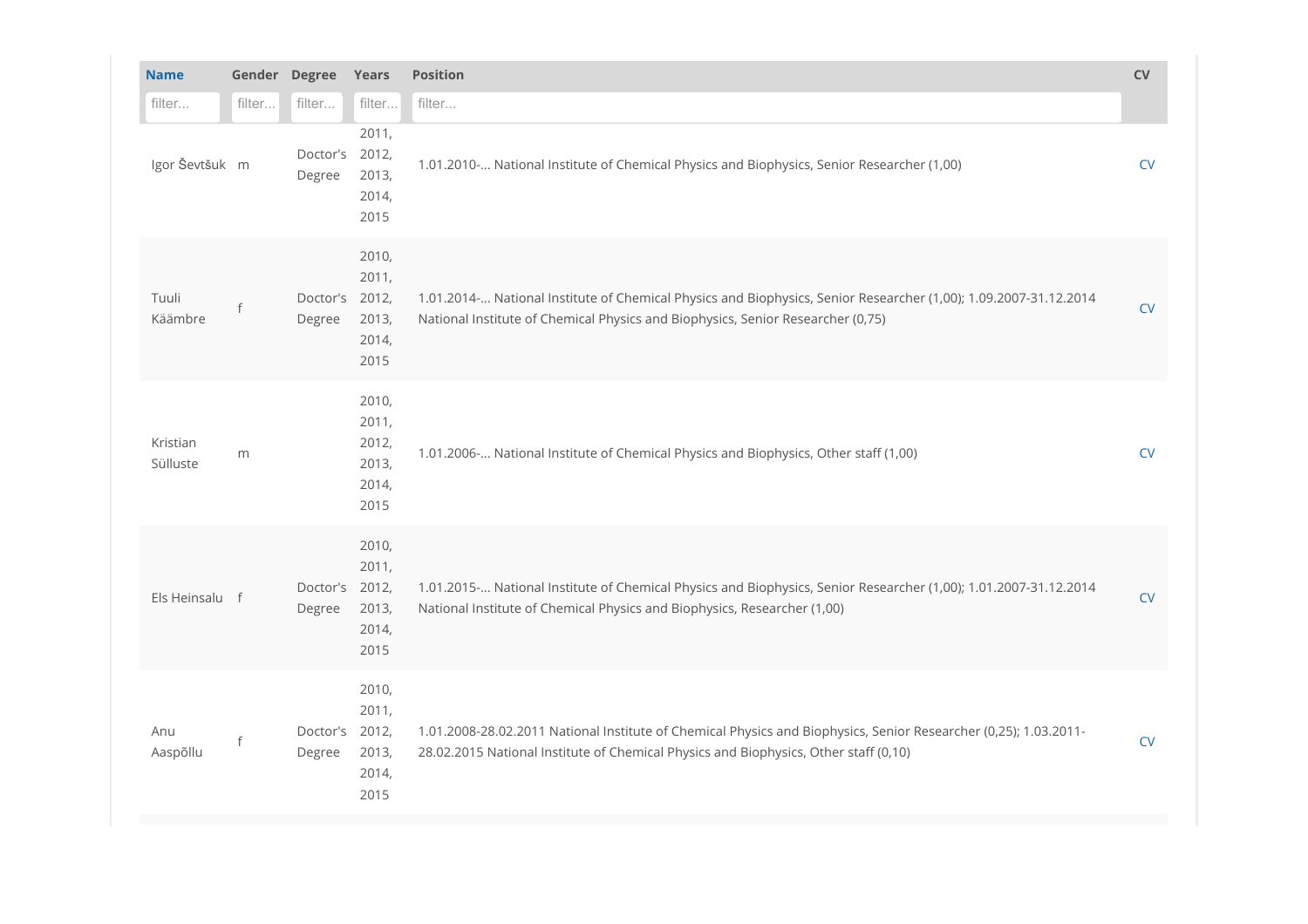| <b>Name</b>                 | Gender Degree<br><b>Position</b><br>Years |                          |                                          |                                                                                                                                                                                                               |            |  |
|-----------------------------|-------------------------------------------|--------------------------|------------------------------------------|---------------------------------------------------------------------------------------------------------------------------------------------------------------------------------------------------------------|------------|--|
| filter                      | filter                                    | filter                   | filter                                   | filter                                                                                                                                                                                                        |            |  |
| Margit Lassi f              |                                           | Master's<br>Degree       | 2010,<br>2011,<br>2012                   | 1.01.2008-31.08.2011 National Institute of Chemical Physics and Biophysics, Extraordinary Researcher (0,90);<br>1.09.2011-31.03.2012 National Institute of Chemical Physics and Biophysics, Researcher (0,20) | ${\sf CV}$ |  |
| Minna<br>Varikmaa           |                                           | Doctor's 2011,<br>Degree | 2010,<br>2013,<br>2014                   | 1.01.2008-31.12.2011 National Institute of Chemical Physics and Biophysics, Other staff (1,00); 12.12.2013-28.03.2014<br>National Institute of Chemical Physics and Biophysics, Researcher (1,00)             | <b>CV</b>  |  |
| Toomas<br>Tiivel            | m                                         | Doctor's<br>Degree       | 2010                                     | 1.01.2007-31.12.2010 National Institute of Chemical Physics and Biophysics, Senior Researcher (1,00)                                                                                                          | <b>CV</b>  |  |
| Anu Nutt                    | $\mathsf{f}$                              | Doctor's<br>Degree       | 2010                                     | 1.01.2007-31.12.2010 National Institute of Chemical Physics and Biophysics, Researcher (1,00)                                                                                                                 | <b>CV</b>  |  |
| Indrek Reile m              |                                           | Doctor's<br>Degree       | 2012,<br>2013,<br>2014                   | 1.09.2012-31.12.2014 National Institute of Chemical Physics and Biophysics, Researcher (1,00)                                                                                                                 | <b>CV</b>  |  |
| Kai Künnis-<br><b>Beres</b> |                                           |                          | 2012,<br>2013,<br>2014                   | 1.01.2012-31.12.2014 National Institute of Chemical Physics and Biophysics, Laboratory of Environmental Toxicology,<br>reserch scientist (1,00)                                                               | CV         |  |
| Ljudmila<br>Õunpuu          | $\mathsf{f}$                              | Master's 2014,<br>Degree | 2015                                     | 1.01.2014-29.02.2016 National Institute of Chemical Physics and Biophysics, Junior Researcher (1,00)                                                                                                          | <b>CV</b>  |  |
| Marco<br>Patriarca          | m                                         | Doctor's 2012,<br>Degree | 2010,<br>2011,<br>2013,<br>2014,<br>2015 | 1.01.2008 - National Institute of Chemical Physics and Biophysics, Senior Researcher (1,00)                                                                                                                   | <b>CV</b>  |  |
| Meeri<br>Visnapuu           |                                           | Master's<br>Degree       | 2015                                     | 1.01.2015- National Institute of Chemical Physics and Biophysics, engineer (0,90)                                                                                                                             | CV         |  |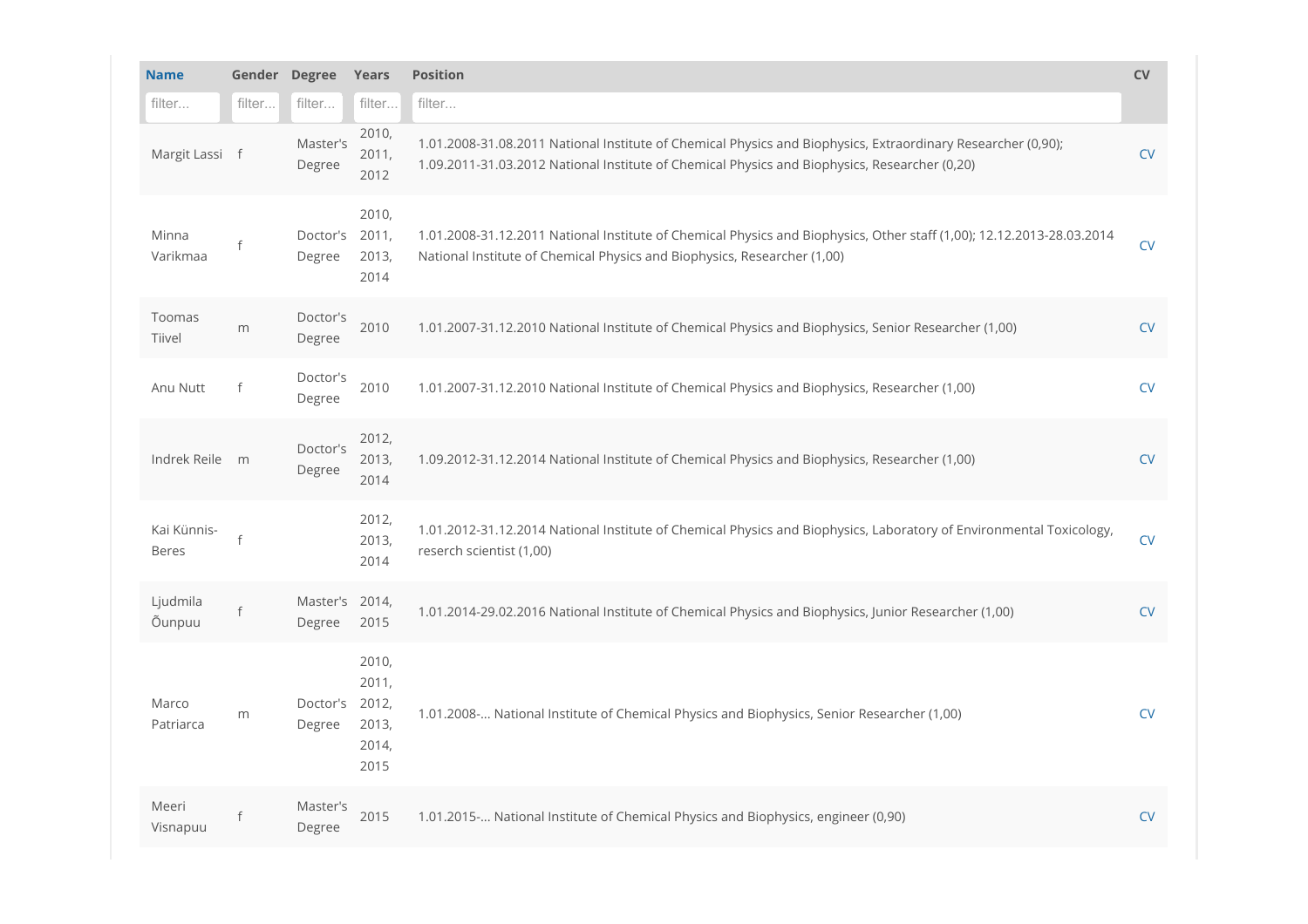| filter filter filter filter<br>filter<br>Master's 2014,<br>1.09.2014-31.12.2015 National Institute of Chemical Physics and Biophysics, Engineer (0,25); 1.01.2015-31.12.2016<br>Marge<br>National Institute of Chemical Physics and Biophysics, Junior Researcher (0,60)<br>2015<br>Muna<br>Degree<br>2010,<br>2011,<br>Doctor's 2012,<br>Kaja<br>1.01.2006- National Institute of Chemical Physics and Biophysics, Senior Researcher (1,00)<br>2013,<br>Kasemets<br>Degree<br>2014,<br>2015 | <b>Name</b> | Gender Degree Years | Position | <b>CV</b> |
|----------------------------------------------------------------------------------------------------------------------------------------------------------------------------------------------------------------------------------------------------------------------------------------------------------------------------------------------------------------------------------------------------------------------------------------------------------------------------------------------|-------------|---------------------|----------|-----------|
|                                                                                                                                                                                                                                                                                                                                                                                                                                                                                              |             |                     |          |           |
|                                                                                                                                                                                                                                                                                                                                                                                                                                                                                              |             |                     |          | <b>CV</b> |
|                                                                                                                                                                                                                                                                                                                                                                                                                                                                                              |             |                     |          | <b>CV</b> |

# Total revenue in the corresponding R&D field

|                                                                                 | 2010          |             | 2011       |              | 2012       |              | 2013       |             | 2014       |            | 2015       |              |
|---------------------------------------------------------------------------------|---------------|-------------|------------|--------------|------------|--------------|------------|-------------|------------|------------|------------|--------------|
| <b>Source of funding</b>                                                        | <b>Number</b> |             | Sum Number |              | Sum Number |              | Sum Number |             | Sum Number |            | Sum Number | Sum          |
| Projects of targeted financing and<br>institutional research funding            |               | 1,0 109 244 |            | 1,0 105 200  |            | 1,0 105 200  |            | 1,0 105 200 |            | 0,4 67 560 |            | 0,4 67 560   |
| Projects of Estonian Science Foundation<br>grants and personal research funding | 1,33          | 25 5 32     | 1,33       | 25 5 33      | 1,5        | 30788        | 0,5        | 8700        | 0,5        | 8700       | 0,8        | 28 846       |
| Domestic R&D contracts (including grant<br>agreements)                          | 1,00          | 479         | 1,00       | 200          | 2,00       | 41 849       | 3,00       | 64 0 28     | 2,00       | 35 2 20    | 3,00       | 99 183       |
| International contracts and grants                                              | 1,00          | 1510        | 3,00       | 26 943       | 2,00       | 61 473       | 4,00       | 55 5 34     | 3,00       | 59 008     | 2,00       | 7866         |
| Funding from EU structural funds                                                | 1,00          | 31 767      | 3,00       | 81 955       | 3,00       | 81 349       | 3,00       | 81 349      | 4,00       | 85 0 93    | 3,00       | 62 546       |
| <b>Total</b>                                                                    | 5,33          | 168 532     |            | 9,33 239 831 |            | 9,50 320 659 | 11,50      | 314 811     | 9,90       | 255 581    |            | 9,20 266 001 |
| R&D revenue per research and teaching<br>staff member                           | 0,12          | 3663        | 0,21       | 5450         | 0,21       | 6970         | 0,24       | 6698        | 0,20       | 5 1 1 1    | 0,18       | 5 3 2 0      |
| R&D revenue per FTE                                                             | 0,13          | 4 1 8 7     | 0,25       | 6344         | 0,22       | 7527         | 0,28       | 7567        | 0,22       | 5 6 23     | 0,20       | 5 8 2 0      |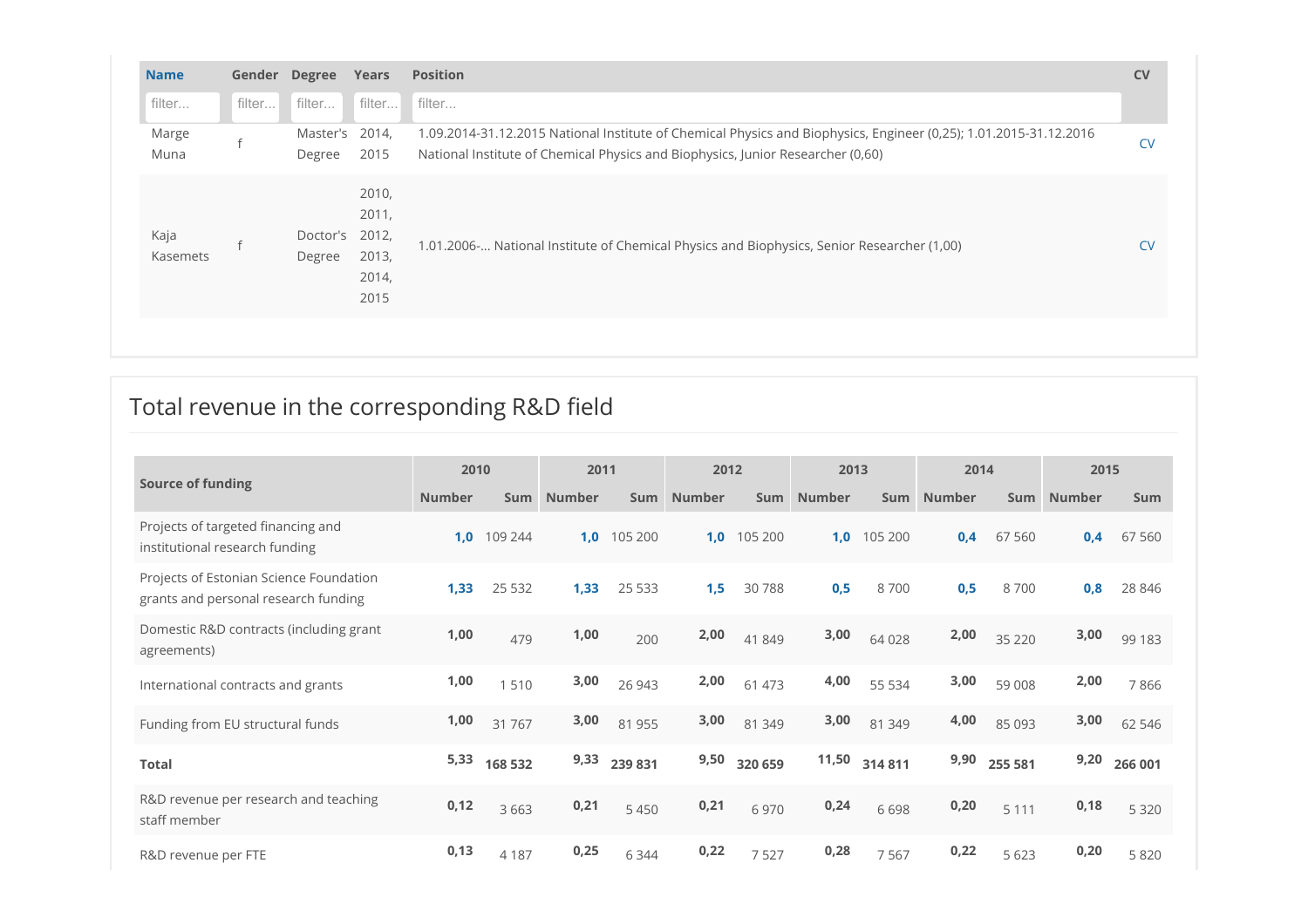| <b>Number</b><br><b>Number</b><br><b>Number</b><br>Number<br><b>Number</b><br>Number<br>Sum<br>Sum<br>Sum<br>Sum<br>Sum<br>Sum | Source of funding | 2010 | 2011 | 2012 | 2013 | 2014 | 2015 |  |
|--------------------------------------------------------------------------------------------------------------------------------|-------------------|------|------|------|------|------|------|--|
|                                                                                                                                |                   |      |      |      |      |      |      |  |

## R&D infrastructure in the corresponding field

2010 2011 2012 2013 2014 2015<br>
2014 2015<br>
2015 Number Sum Number Sum Number Sum Number Sum Number Sum Number Sum<br>
2015 2015<br>
As mentioned above, the NICPB has 4 laboratories (Bioenergetics - head of the laboratory dr. Tuul Käämbre, Environmental Toxicology- head of the laboratory dr. Anne Kahru, Chemical Physics – head dr. infrastructure Dan Hüvonen and High Energy Physics and Computational Physics – head dr. Martti Raidal. The research into difference aspects of medicine is performed in all these Laboratories of NICPB. For the period 2010- 2010 2011 2012 2013 2014 2014 2013<br>
2016 Number Sum Number Sum Number Sum Number Sum Number Sum Number Sum<br>
2016 Number Sum Number Sum Number Sum Number Sum Number Sum<br>
2016 As mentioned above, the NICPB has 4 laboratories application of the scientific apparatus, instruments, and equipment acquisition and modernization (the **2010 2011 2012 2013 2013 2014 2015 2016 Number 5um Number 5um Number 5um Number 5um Number 5um All and the institutional research equipment in the institutional research equipment model (and the 2010 2011 2012 2013 2013 2013 2013 2013 2014 2015 Sum here can all the sum summer can all the corresponding field** *C***</del> and the MCPB has 4 laboratories (Bioenergetics - head of the laboratory of r. Tu** purchased as well as a Varian Cary 100 BIO&ACD spectrophotometer, and equipment for work with cultured cells (a MCO-19AIC(UV) CO2 incubator, ESCO LHC-4A1 laminar flow clean bench, EcoVac vacuum system, and etc.). Setting up the cell culture laboratory in our own rooms was very important as it made possible to conduct experiments in verified conditions, and this, in turn, allowed extending our research Example 1. The COTTES point of the Nichrick of the Comparison of the Confocal fluorescence was the cardiac of the COTTES point of the COTTES has a laboratories (Bioeningstics - head of the laboratory dr. Tuuli and the conf purchased, as it was one the principal devices that we were heretofore lacking. As a part of the NICPB it possible to use four research grade Bruker NMR spectrometers (the newest Avance III 800MHz). **I in the corresponding field**<br>As mentioned above, the NICPB has 4 laboratories (Bioenergetics - head of the laboratory dr. Tuuli<br>Namin's Environmental Toxicology-head of the laboratory dr. Anne Kahn, Chemical Physics - he **i fin the corressponding field**<br>As mentioned above, the NICPB has 4 laboratories (Bioenregetics - head of the laboratory dr. Tuuli<br>Kaamive, Environmental Toxicology-head of the laboratory dr. Ame Kahru, Otemical Physics -FIT LTTE COUTTESYDOPHOIDITY THEIG COMETABLE SIGNIFIES A SURFACE CONDUCT CHEMIC INTERFERITS CONDUCT A AND CONDUCT CHEMIC INTERFERITS (SCILIT THE CONDUCTS CONDUCTS (THE CHEMIC INTERFERITS INTERFERITS INTERFERITS (2015) the w As mentioned above, the NICPR has 4 laboratories (Bioenergettics - head of the laboratory dr. Tuali<br>Namitrie, Environmental Toxicology- head of the laboratory dr. Ame Kahnu, Chemical Physics – head of:<br>Dun Horomen and High As mentioned above, the NICPB has 4 laboratories (Bloomergedcs - hood of the laboratory d.r. Tualis channels, forwards for one of the laboratory of A one sales of the laboratory of nanoparticles weights of the discussion o Khaimbre, Environmental Tooticingy-head of the laboratory dr. Ame Kahtu, Chemical Physics – head dr.<br>Ton vironmen and high freesge Physics and Computational Physics – head de. Martit Botal, The recessor<br>on the fluorence an Dan Hüvenen and High Energy Physics and Computational Physics - head of. Martif Beldia. The research is not absorption of the second and the lense takes notice is enter for the period 2010<br>and Highera analysis (Brukerine Summary of R&D As mentioned above, the NICPB has 4 laboratories (Bioenergetics - head of the laboratory dr. Tuuli

Agilent 1280 series with PDA and RI detectors and Waters Acquity UPLC with PDA and ELS detectors and wide choice of columns.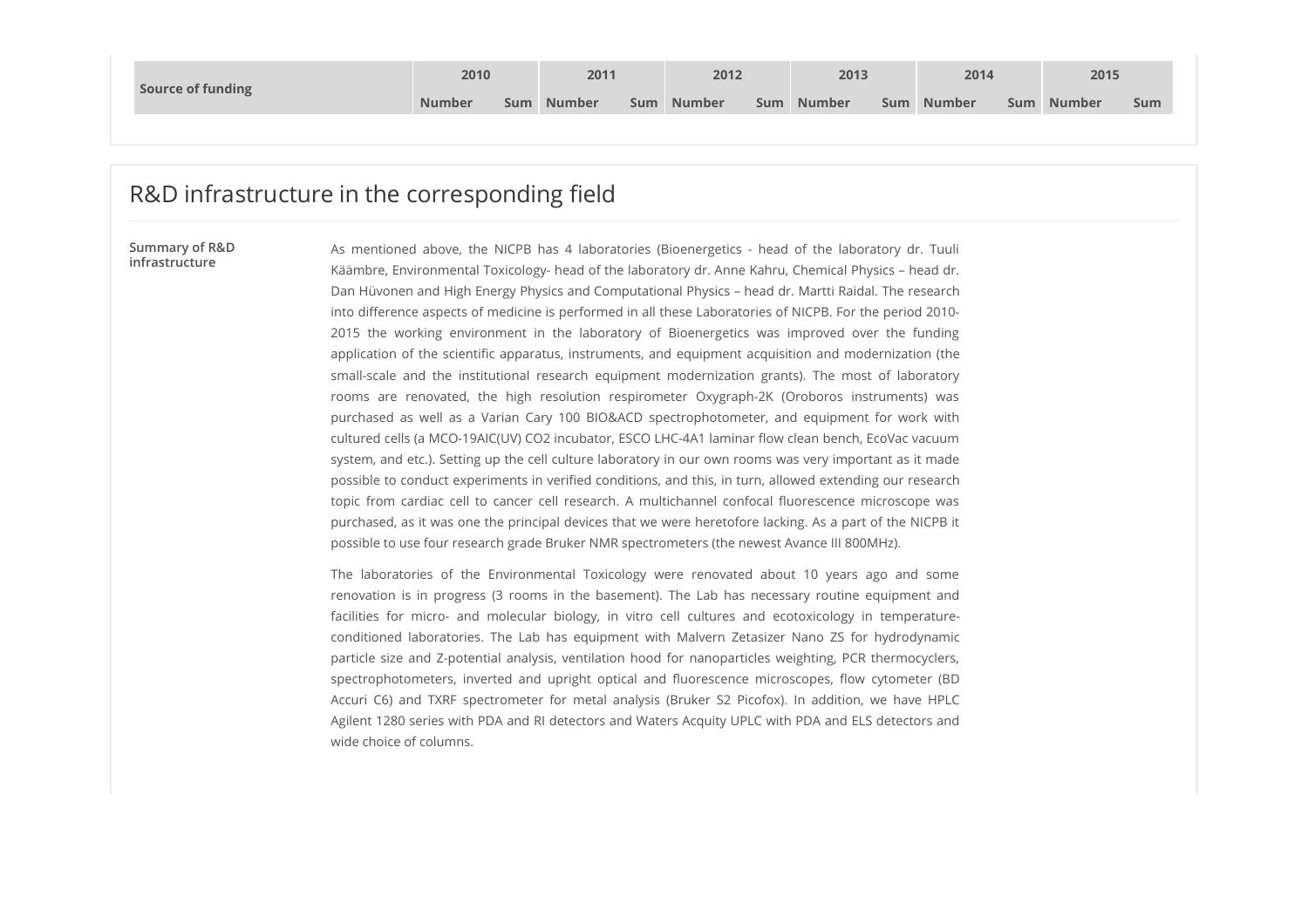| Collections                                                                                          | <b>Collections</b>                                                                                                                                                                                                                                                                                                                                                                                                                                                                                                                                                                                                                                                                                                                                                                                                                                                                                                                                                                                                                                                                                        |
|------------------------------------------------------------------------------------------------------|-----------------------------------------------------------------------------------------------------------------------------------------------------------------------------------------------------------------------------------------------------------------------------------------------------------------------------------------------------------------------------------------------------------------------------------------------------------------------------------------------------------------------------------------------------------------------------------------------------------------------------------------------------------------------------------------------------------------------------------------------------------------------------------------------------------------------------------------------------------------------------------------------------------------------------------------------------------------------------------------------------------------------------------------------------------------------------------------------------------|
|                                                                                                      | Loodusteaduslikud kogud rakubioloogilistes ja toksikoloogilistes uuringutes, National Institute of<br><b>Chemical Physics and Biophysics.</b>                                                                                                                                                                                                                                                                                                                                                                                                                                                                                                                                                                                                                                                                                                                                                                                                                                                                                                                                                             |
| Objects of core R&D<br>infrastructure                                                                | The Estonian Research Computational Infrastructure (or ETAIS) is a network of computing centers and<br>expertise distributed between three major partners. The ideology of this core infrastructure is to provide<br>a large scale compute and storage resource as well as experts on hand to the scientific community. The<br>infrastructure is split betwene Tartu University, Tallinn Technical University and KBFI.                                                                                                                                                                                                                                                                                                                                                                                                                                                                                                                                                                                                                                                                                   |
|                                                                                                      | Our contribution is a large scale compute cluster that comprises of over 6000 compute cores and ca<br>2.5PB of disk space. The datacenter is also used as the Estonian Tier-2 center for CERN computing grid<br>(WLCG) providing millions of compute hours of resources to the data analysis efforts at the LHC. However<br>the center is not only used for LHC related computing, but is actually serving a multitude of fields<br>including material science, astroparticle physics, medicine and others.                                                                                                                                                                                                                                                                                                                                                                                                                                                                                                                                                                                               |
|                                                                                                      | Starting with this year the collaboration of ETAIS is extended from pure compute and store resource<br>provision through schedulers to also provide a dynamic platform of cloud computing allowing research<br>groups to provision resources as they see fit on software architectures that they require. This added<br>flexibility will allow even better resource utilization as well as make sure that all researchers have access<br>to the exact platform that matches their needs. This extension also introduces more flexible and longer<br>term storage prospects allowing for data archiving that has not been possible until now.                                                                                                                                                                                                                                                                                                                                                                                                                                                              |
|                                                                                                      | All the bioassay organisms deposited in NICPB are registered as a database of NICPB scientific collections<br>on the NICPB web-site. Two more databases were created by and hosted on the website of NICPB:<br>database E-SovTox that contains toxicological information Russian language data sources published<br>during the Soviet Union and database NanoE-Tox that contains in-depth nanoecotoxicological<br>information on eight nanomaterials published up to year 2015.                                                                                                                                                                                                                                                                                                                                                                                                                                                                                                                                                                                                                           |
| <b>Comments section</b><br>(comments about collections)<br>and/or objects of core<br>infrastructure) | The scientific collections of the NICPB were established in 1980 when the biological research was started.<br>During 2004-2008 the development of the collections was supported by the "National Programme on<br>Scientific collections" in a project "Scientific collections in cell biology and toxicological research" (HLK04-4,<br>PI Dr. A. Kahru). The NICPB collections consist of microbial cultures (bacterial and yeast strains and<br>collection of plasmids), cell lines, venoms and environmental samples (soils, sediments, oil-shale industry<br>solid wastes). Currently, all the bioassay organisms deposited in NICPB are registered as a database of<br>NICPB scientific collections on the NICPB web-site. Two more databases are created by and hosted on the<br>website of NICPB: database E-SovTox that contains toxicological information available in Russian<br>language data sources published during the Soviet Union era and database NanoE-Tox that contains in-<br>depth nanoecotoxicological information on eight nanomaterials published up to year 2015. The scientific |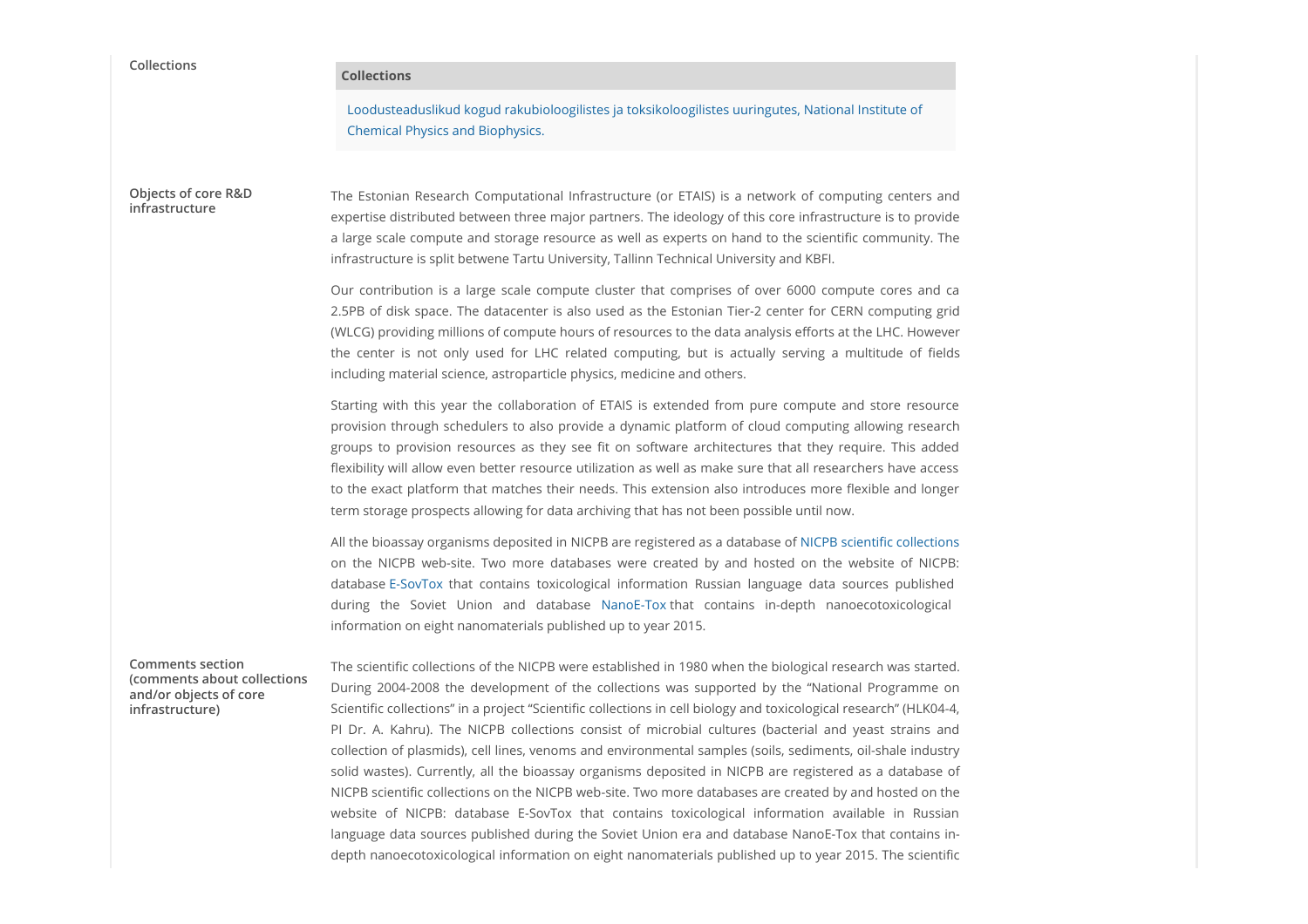collections of NICPB are continuously upgraded, but unfortunately the targeted governmental support<br>for these activities is lacking. Thus, all the costs of this collection(s) (such as controlling and shipping the<br>bacterial for these activities is lacking. Thus, all the costs of this collection(s) (such as controlling and shipping the collections of NICPB are continuously upgraded, but unfortunately the targeted governmental support<br>for these activities is lacking. Thus, all the costs of this collection(s) (such as controlling and shipping the<br>bacterial Environmental Toxicology.

# potential point of view

rollections of NICPB are continuously upgraded, but unfortunately the targeted governmental support<br>for these activities is lacking. Thus, all the costs of this collection(s) (such as controlling and shipping the<br>bacterial the sustainability and<br>potential noint of view sources. Baseline financing (about 0.5M€ in 2017), which is based on prior five-year scientific excellence and industry contracts as well as institutional research funding (1.8M€ in 2017 ) that is grant based, but has rules on possible variances between funding rounds allowing no more than 20% drop on research topics that meet at least average evaluation criteria. This sustained funding has allowed several research programs to reach scientific excellence in the time frame of ten years that is longer than a research grant. However, as of February 2017 this system is changing and the institutional grants will be converted to ordinary research grants for teams without any institutional oversight or guarantees. Such change makes future funding extremely volatile and hampers our possibilities to make long term plans as there is no state provided guaranteed dampening of volatility. While this change comes paired with increase in base collections of NICPB are continuously upgraded, but unfortunately the targeted governmental support<br>or these ectivities is ledding. Thus, all the costs of this collectionts) such as controlling and shipping the<br>hactereal s competing every few years on all research programs. collectons of NICPB are continuously upgraded, but unfortunately the targeted governmental support<br>obteches is lacking. Thus, all the costs of this collection(s) such as composing and shipping the<br>obteches structure and pl Environmental Toxicology.<br>
Emarcial resources: In indidision to research grants the institute is funded primarily from two major<br>
Sources, Baseline financing (about 0.5ME in 2017), which is based on prior five-year scienti Financial researces: In addition to research gamela the institute is funded phrom two major<br>statics. Statistics the area of a photon in the students are current in the major students. The students are current at the studen Sufficiency of resources from Financial resources: In addition to research grants the institute is funded primarily from two major

Resource funding in Estonia has been project based, the objects that are on the scientific roadmap are clear plans on sustained operation and upkeep financing from the core Estonian budget. So far we have managed the funds and financing rounds well and have been able to grow the scientific equipment and resources at a steady pace, but currently there does not exist financial instruments for sustained upkeep.

nanoecotoxicology domain. The group is young and dynamic and consists of 9 senior scientists (PhDs) also add new ideas and techniques to for the use of the group, when returning back. Object NAMUR+, and it has a research contract grant from the Ministry of Environment to review the current limit values of air pollutants. In Lab of Environmental Toxicology in the time-frame of 2010-2015 altogether 6 PhD and in Iopis that least a least average evaluation criteria. This austioned funding has allowed several researchy in<br>programs to reach scientific excellence in the time frame of ten years that is longer than a research grant<br>Howe Toxicology and 6 phD students in the lab of Bio energetics are supervised. All the students are working in the laboratory with the working contract or institutional scholarship. More than 50% of the personnel are younger than 35 years. PhD students benefit from the support via Doctoral Schools (scientific missions, participating in conferences), Foundation Archimedes ('Kristjan Jaak'), but also via COST actions that have special resources for short term scientific missions og young scientists.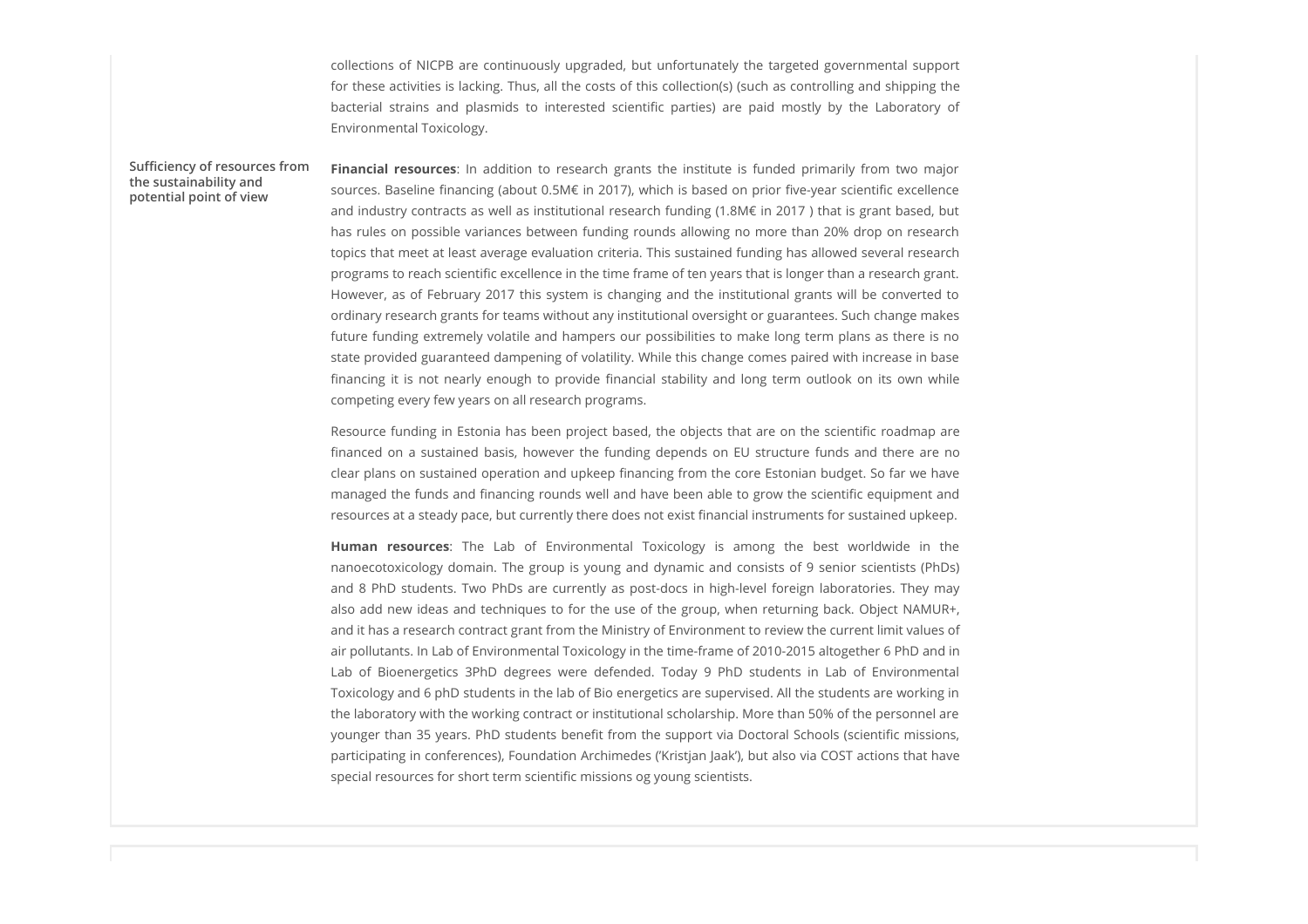Two interdisciplinary research programs in NICPB are involved into the field of Medicine: - molecular<br>system bioenergetics (Laboratory of Bioenergetics) and nanoecotoxicology (Laboratory of Environmental<br>Toxicology). This system bioenergetics (Laboratory of Bioenergetics) and nanoecotoxicology (Laboratory of Environmental corresponding field Two interdisciplinary research programs in NICPB are involved into the field of Medicine: - molecular<br>system bioenergetics (Laboratory of Bioenergetics) and nanoecotoxicology (Laboratory of Environmental<br>Toxicology). This Two interdisciplinary research programs in NICPB are involved into the field of Medicine: - molecular<br>system bioenergetics (Laboratory of Bioenergetics) and nanoecotoxicology (Laboratory of Environmental<br>Toxicology), This Two interdisciplinary research programs in NICPB are involved into the field of Medicine: - molecular<br>system bioenergetics (Laboratory of Bioenergetics) and nanoecotoxicology (Laboratory of Environmental<br>Toxicology). This Two interdisciplinary research programs in NICPB are involved into the field of Medicine: - molecular<br>system bioenergetics (Laboratory of Bioenergetics) and nanoecotoxicology (Laboratory of Environmental<br>Toxicology). This Two interdisciplinary research programs in NICPB are involved into the field of Medicine: - molecular<br>Toxicology). This field is small, but gives the possibility for creating the conditions for development<br>Toxicology). Thi Two interdisciplinary research programs in NICPB are involved into the field of Medicine: - molecular system bioenergetics (Laboratory of Bioenergetics) and nanoecotoxicology (Laboratory of Environmental Toxicology). This and partners from abroad. Recent developments have led to the understanding of the importance of the studies of cellular mechanisms of cancer metabolism in vivo. We plan to continue these studies in direct determination the in vivo energy fluxes in cancer cells via different phosphotransfer pathways by using 18O, 31P and 1H NMR spectroscopy in cancer clinical material (Dr. I. Reile, Dr J. Adamson), quantitative Two interdisciplinary research programs in NICPB are involved into the field of Medicine: - molecular paramitiones<br>paramitiones presented Clubratic System paramitiones of Molecular Clubratic System Depinded System Bioenege Two interdociplinary research programs in NCPB are involved into the field of Medicine: - molecolary<br>system bioevergedet (aboordary of Bioevergedets) and miorococoocions (daboratory of Environmental<br>problem bioevergents (a Two interdistiplinary reearch programs in NICPB are involved into the field of Medicine: - molecular<br>position bioenregicts (taboratory of Bioenregicts) and nanoecotoxicology (Laboratory of Environmental<br>rapplied biomedical transfer systems (Dr. E. Heinsalu; Dr. M. Patriarca). Two interdisciplinary research programs in NLCPB are involved into the field of Medicine: - molecular<br>system bioevregets: (Laboratory of Bioevregetsts) and naneoctooicology it dobrators for censelepment<br>papele biomedical s Two interdisciplinary research programs in MIDPB are involved into the field of Medicine: - molecular procedure of European proportion and molecular competitions of European proportions (and a molecular competence) of Euro Toxicology). This field is smull, but gives the possibility for creating the conditions of development<br>oppled bonnedicis science just due to the lensed columns of the entrepation and conduction of the entrepations<br>focus co focus on changes in the lattracellular freegetic Units and Mitochonital lattentions in heath and the attentions in the state most of GRB and the attentions in the state of the attentions in the state of the attention is a and partners from abroad. Recent developments have led to the understanding of the importance of the<br>studies of cellular mechanisms of cancer metabolism in wor. We plan to construin the particular district<br>stochistics and Summary of R&D in the Two interdisciplinary research programs in NICPB are involved into the field of Medicine: - molecular

Estonia and competitive in the international scale. The strategic goal of the (eco)toxicology research is to elucidate the hazard of (industrial) chemicals, including novel man-made nanomaterial's. This goal will be approached by answering the following questions: is it toxic, to whom and how toxic, why toxic and how based nanomaterial's but also other types of oxides. studies of cellular mechanisms of cancer mechanism in vion. We plan to continue these studies of ifrect and the chemical microbial in direct phase analysis of the mechanism analysis of the meengy mechanism material and the

effects and toxicity mechanisms of chemicals and nanoparticles using fast, high-throughput systems. We also design and use new bioassays that are based on mechanism-based modification of bacteria, to make them to respond to bioavailable metals and knock-out yeast strains that are vulnerable to various stress scientific knowledge for the synthesis of new efficient antimicrobials and antifungals.

the corresponding R&D field during 2010-2015

Main research directions in a both laboratories involved into Strategic Research Programs of NICPB and part of the studies are tightly and the studies are tightly involved with the field of Medicine, especially biomedicine.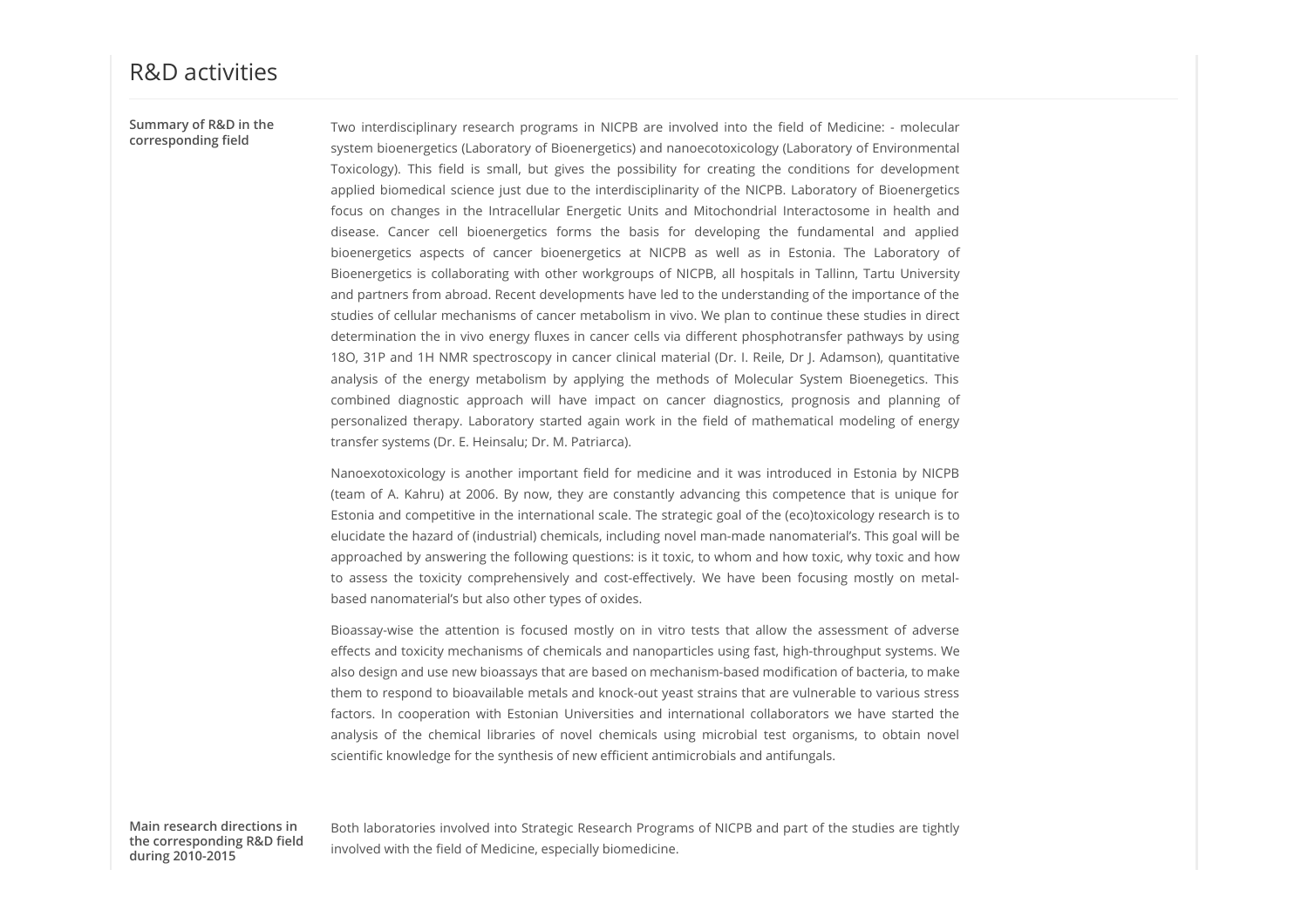Previous research in the frames of years 2010-2015 the Lab of Bioenergetics survey recent findings-<br>Intracellular Energetic Unit and Mitochondrial Interactosome in health and disease using the methods of<br>Molecular System B Intracellular Energetic Unit and Mitochondrial Interactosome in health and disease using the methods of Molecular System Biology. Laboratory studied alterations in the intracellular structural interactions of the oxidative muscle cells and the formation of a mature energy metabolism during postnatal development Previous research in the frames of years 2010-2015 the Lab of Bioenergetics survey recent findings-<br>Intracellular Energetic Unit and Mitochondrial Interactosome in health and disease using the methods of<br>Molecular System B intracellular systems, where the regulation of cellular bioenergetics is strongly related to their structure. This study gives the theoretical background to understanding the bioenergetics of healthy muscle cells, Previous research in the frames of years 2010-2015 the Lab of Bioenergetics survey recent findings-<br>Intracellular Energetic Unit and Mitochondrial Interactosome in health and disease using the methods of<br>Molecular System B diseases, mechanisms of ageing and cancer. Changes in cell bioenergetics are one of the first signs of cell Previous research in the frames of years 2010-2015 the Labor Bioenergetics survey recent findings-<br>Intracellular Energetic Unit and Mitochondrial Interactosome in health and disease using the methods of<br>Molecular System Bi cells. The methodology of MSB and its research methods, such as metabolic control analysis, proteomics Previous research in the frames of years 2010-2015 the Lab of Bloenergetics survey recent findings-<br>Intraccellular Energetic Unit and Mitochondrial Interactosome in health and disease using the methods of<br>Molecular System tumour specific bioenergetic alterations. Laboratory of Bioenergetics published during these period 41 articles international peer-reviewed journals. Previous research in the frames of years 2010/2015 the table of floorenegetics survey recent findings-<br>intracellular Energiest Link and Mitchcondral Interactionsmin in the introductions syntem line mechanisms of the<br>divide Previous reassered in the frames of years 2010-2015 the Lab of Bloomerguitics survey recent findings-<br>Interactional renegatic Unit and Microbonotrolia lenses accome in health and disease using the relevants of the<br>Midelela

Research carried out in Lab of environmental toxicology is one of the leading directions, as well as one of the scientifically and societally most visible activities in the NICPB. Especially the evaluation of toxicity of nanoparticles has created high-level research with many international contacts. The team of Dr. Kahru has developed novel in vitro methods for the evaluation of the toxicity of chemicals/nanomaterials and organisms: algae, bacteria, protozoa and crustaceans. Based on the research on toxic mechanisms the Molecular System Biology, Laburatory studied alterations in the intractellular structural interations of the most<br>contable muscle action and the formation of a nature energy mechabitm during postnatal development<br>and impar oxidative muscle cells and the formalion of a mature energy meabolism during positival development<br>and mealwered RS during ageong. Grotids and muscle cells are teled in model to Study highly opganized<br>meanwheat RS during t and impairment it's during ageing. Cardiac and muscle cells are ideal model to study highly organized<br>intracelular systems, where the regulation of cellular biasenegegics is strongly related to their smottume<br>interactions nanoparticles. Many test methods developed in the Lab of Environmental Toxicology are very promising This study gives the theoretical bookground to understanding the bioenergetics of healthy muscle tests well as celubing pathologics. We is dechenve, heaven a distance of due may controll historicon, rearrowing-provable sub (European Reference Lab in the European Centre for Validation of Alternative Methods), which is needed before the acceptance to the regulatory use.

The most important projects in the main research areas of the corresponding field during 2010-<br>2015 (22)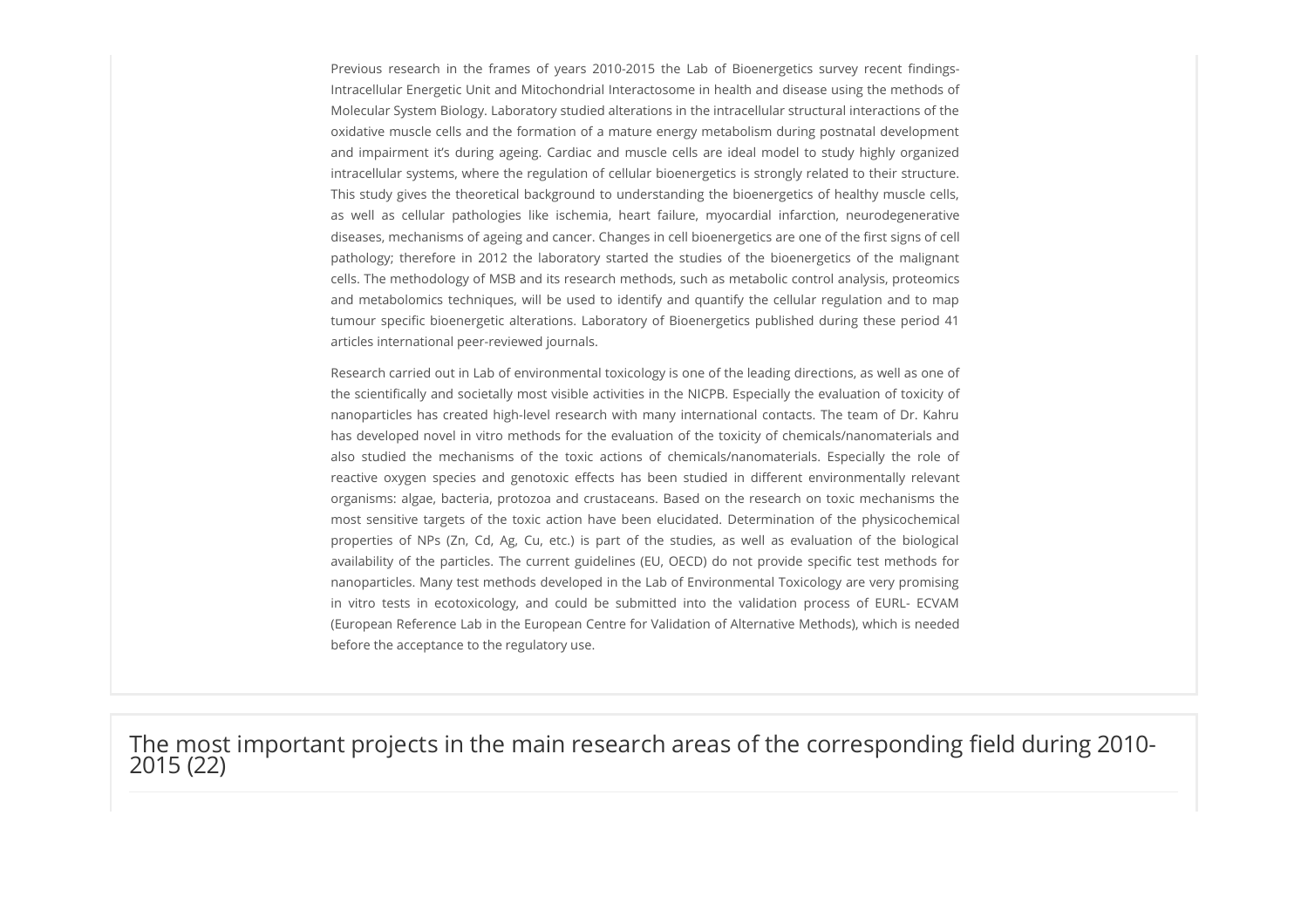| <b>Number</b>           | <b>Project title in Estonian</b>                                                                                                                | Principal<br>investigator | <b>Finance program</b> | Start End<br>Year Year |           | <b>Total</b>                     |
|-------------------------|-------------------------------------------------------------------------------------------------------------------------------------------------|---------------------------|------------------------|------------------------|-----------|----------------------------------|
|                         | SF0180114Bs08 Mechanisms of regulation of integrated energy metabolism in muscle cells                                                          | Valdur Saks               | <b>SF</b>              | 2008                   |           | 657<br>2013 119,57<br><b>EUR</b> |
| ETF7823                 | Dynamics of formation of modular bioenergetic systems during differentiation<br>of stem cells into myocytes and their degradation during ageing | Valdur Saks               | ETF                    | 2009                   |           | 88<br>2012 352,54<br>EUR         |
| ETF7117                 | Compartmentalized systems of energy metabolism and their disorders in<br>cardiac, gastric epithelial and brain cells                            | Enn Seppet                | ETF                    | 2007                   | 2010      | 75<br>160,08<br>EUR              |
| <b>IUT23-1</b>          | Mechanisms of regulation of integrated energy metabolism in tumor and<br>muscle cells.                                                          | Tuuli<br>Käämbre          | IUT                    | 2014                   |           | 675<br>2019 600,00<br>EUR        |
| <b>TAP19-2</b>          | KBFI bioloogiapoole teadusaparatuuri kaasajastamine: biofüüsika                                                                                 | Tuuli<br>Käämbre          | <b>TAP</b>             | 2011                   |           | 156<br>2015 142,55<br><b>EUR</b> |
| KBFI, BE-2              | KOOSTÖÖLEPING METABOOLSETE TESTIDE TEOSTAMISEKS NING<br><b>TESTIMETOODIKA PARENDAMISEKS</b>                                                     | Tuuli<br>Käämbre          | MUU; koostööleping     | 2015                   |           | 52<br>2015 322,40<br><b>EUR</b>  |
| $3.2.1001.11 -$<br>0027 | Investigation of bioenergetic properties of human colorectal and breats cancer<br>for treatment and diagnostics                                 | Igor Ševtšuk              | MUU; TeRve programm    | 2012                   |           | 244<br>2015 800,00<br><b>EUR</b> |
| ETF8987                 | Bioenergetic profile determination in cancer diagnosis and treatment.                                                                           | Tuuli<br>Käämbre          | ETF                    |                        | 2012 2015 | 69<br>600,00<br>EUR              |
| <b>IUT23-1AP14</b>      | Väikesemahulise teaduse infrastruktuuri kaasajastamine teadusteema IUT23-1<br>raames                                                            | Tuuli<br>Käämbre          | AP                     | 2014                   | 2015      | 63<br>992,00<br>EUR              |
|                         |                                                                                                                                                 |                           |                        |                        |           |                                  |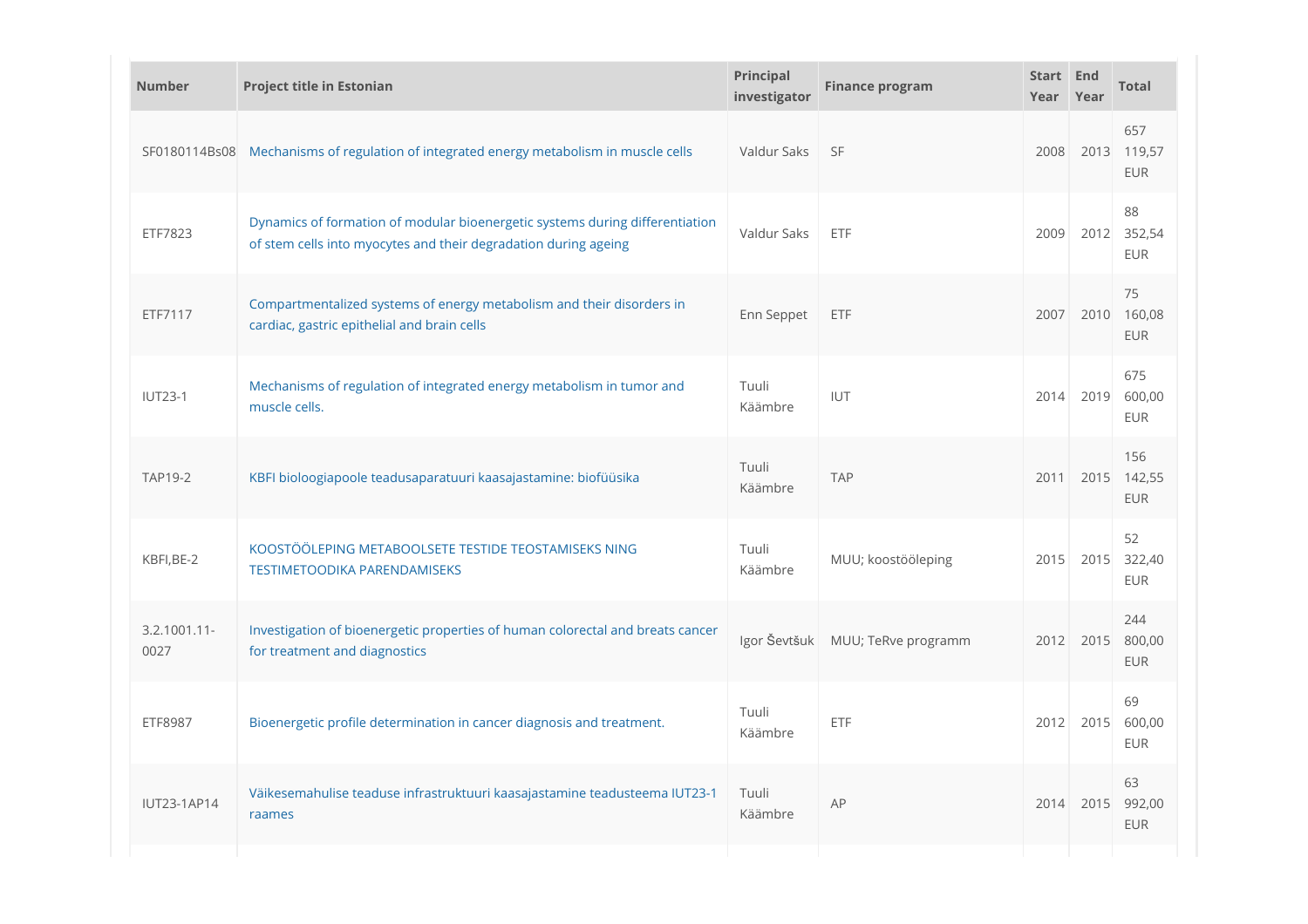| <b>Number</b>                    | <b>Project title in Estonian</b>                                                                                                                 | Principal<br>investigator | <b>Finance program</b>                                   | Start End<br>Year Year |      | <b>Total</b>                         |
|----------------------------------|--------------------------------------------------------------------------------------------------------------------------------------------------|---------------------------|----------------------------------------------------------|------------------------|------|--------------------------------------|
| <b>IUT23-5AP14</b>               | Väikesemahulise teaduse infrastruktuuri kaasajastamine teadusteema IUT23-5<br>raames                                                             | Anne Kahru                | AP                                                       | 2014                   | 2015 | 63<br>935,00<br><b>EUR</b>           |
| KBFI, MG-10                      | Development of reference methods for hazard identification, risk assessment<br>and LCA of engineered nanomaterials (NANOVALID)                   | Anne Kahru                | MUU; EC, 7th Framework<br>Program                        | 2011                   |      | 234<br>2015 913,00<br>EUR            |
| <b>TAP19-1</b>                   | KBFI biopoole teadusaparatuuri kaasajastamine: nanotoksikoloogia                                                                                 | Anne Kahru                | <b>TAP</b>                                               | 2011                   |      | 156<br>2015 143,76<br><b>EUR</b>     |
| SF0690063s08                     | Mechanisms and interactions in toxicology and toxinology: in vitro models                                                                        | Anne Kahru                | <b>SF</b>                                                | 2008                   |      | 1 1 2 6<br>2013 446,52<br><b>EUR</b> |
| ETF9001                          | Metal-based nanoparticles toxicity assessment in vitro: Saccharomyces<br>cerevisiae model                                                        | Kaja<br>Kasemets          | ETF                                                      | 2012                   |      | 48<br>2015 000,00<br>EUR             |
| ETF6956                          | Bioavailability and (eco)toxicity of metal oxide nanoparticles: effects and<br>mechanisms                                                        | Anne Kahru                | <b>ETF</b>                                               | 2007                   | 2010 | 54<br>053,92<br>EUR                  |
| Grant<br>agreement no:<br>309314 | MODeling the EnviRonmental and human health effects of Nanomaterials<br>(MODERN)                                                                 | Anne Kahru                | MUU; FP7-NMP-2012-SMALL-6;<br>Grant agreement no: 309314 | 2013                   |      | 160<br>2015 280,00<br>EUR            |
| <b>IUT23-5</b>                   | Nano(eco)toxicology and beyond (ToxBe)                                                                                                           | Anne Kahru                | IUT                                                      | 2014                   | 2019 | 885<br>200,00<br>EUR                 |
| 3.2.0801.11-<br>0026             | Effect of pharmaceuticals and engineered nanoparticles on the wastewater<br>treatment and antibiotic resistance gene transfer in the environment | Kaja<br>Kasemets          | <b>MUU</b>                                               | 2012                   | 2015 | 116<br>842,00<br><b>EUR</b>          |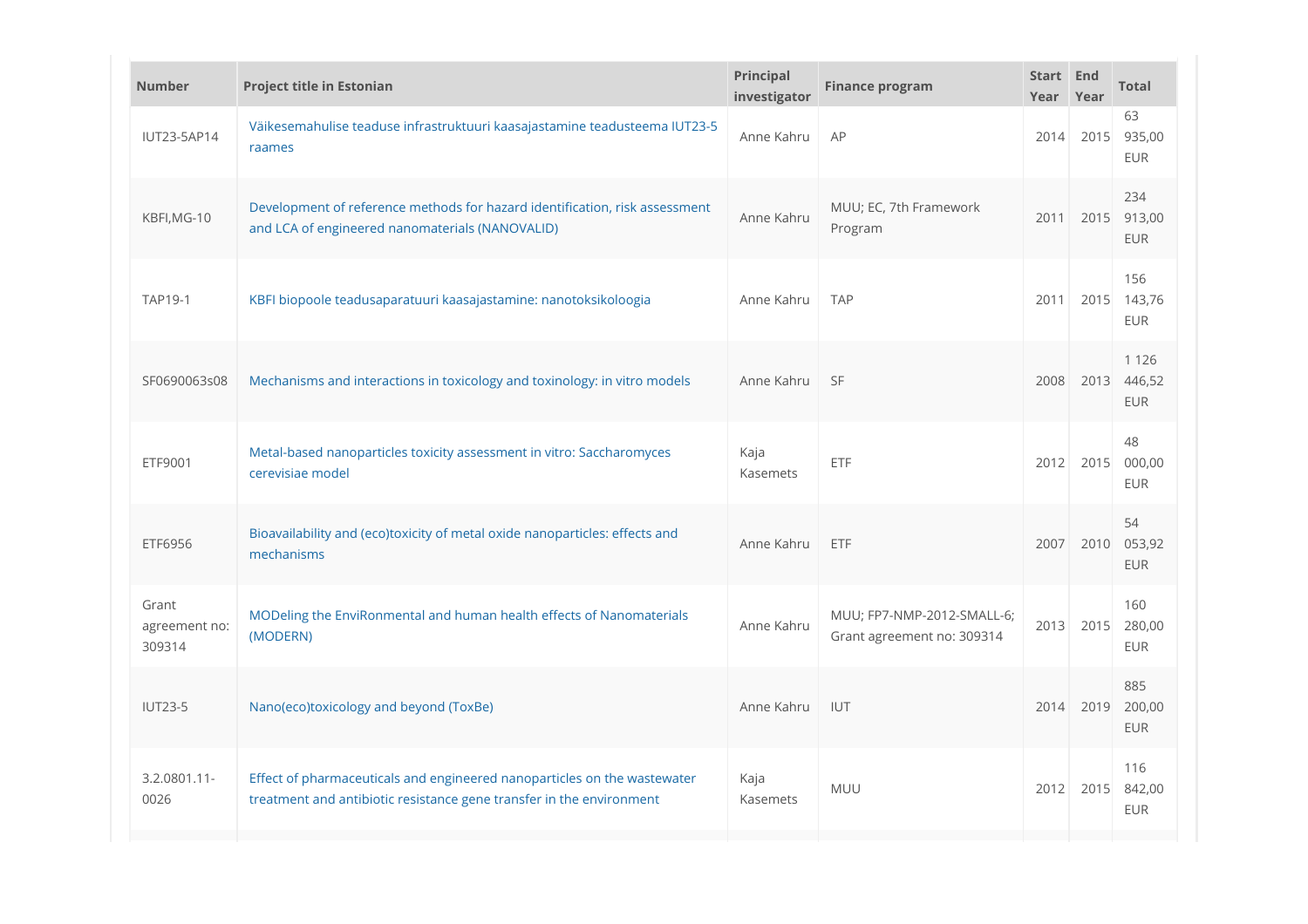| <b>Number</b> | <b>Project title in Estonian</b>                                                                                                               | Principal<br>investigator | <b>Finance program</b>                                      | Start End<br>Year | Year | <b>Total</b>                |
|---------------|------------------------------------------------------------------------------------------------------------------------------------------------|---------------------------|-------------------------------------------------------------|-------------------|------|-----------------------------|
| KBFI, KTL-2   | Design and application of novel levansucrase catalysts for the production of<br>functional food ingredients (Functional Food Ingredients, FFI) | Angela Ivask              | MUU; Biotehnoloogia teadus- ja<br>arendustegevuse toetamine | 2012              | 2015 | 443<br>310,11<br><b>EUR</b> |
| ETF7251       | Biomedically important proteins and peptides from snake venoms                                                                                 | Jüri Siigur               | ETF                                                         | 2007              | 2010 | 54<br>053,92<br><b>EUR</b>  |
| ETF9458       | Snake venom nucleases, nucleotidases and phosphatases. Structure-function<br>relationships                                                     | Ene Siigur                | ETF                                                         | 2012              | 2015 | 48<br>508,80<br><b>EUR</b>  |
| ETF8899       | Snake venom proteins and peptides as modulators of biological processes                                                                        | Jüri Siigur               | ETF                                                         | 2011              | 2014 | 48<br>000,00<br>EUR         |

## Doctoral studies

|                                                                                                      | 2010 | 2011 | 2012 | 2013         | 2014 2015 |    |
|------------------------------------------------------------------------------------------------------|------|------|------|--------------|-----------|----|
| Number of enrolled doctoral students in the<br>corresponding field as of 10 November 201x)           | 16   | 20   | 19   | 19           | 21        | 21 |
| Number of doctoral graduates in calendar year engaged in<br>the corresponding R&D field              |      | 4    |      | $^{\circ}$ 2 |           |    |
| The number of staff with PhD level degree                                                            | 24   | 26   | 28   | 30           | 30        | 29 |
| Number of staff listed in the Estonian Research<br>Information System as doctoral thesis supervisors | 6    | 9    | 12   | 13           | 13        | 16 |
| Number of supervised doctoral students in the Estonian<br>Research Information System                | 16   | 20   | 19   | 19           | 21        | 21 |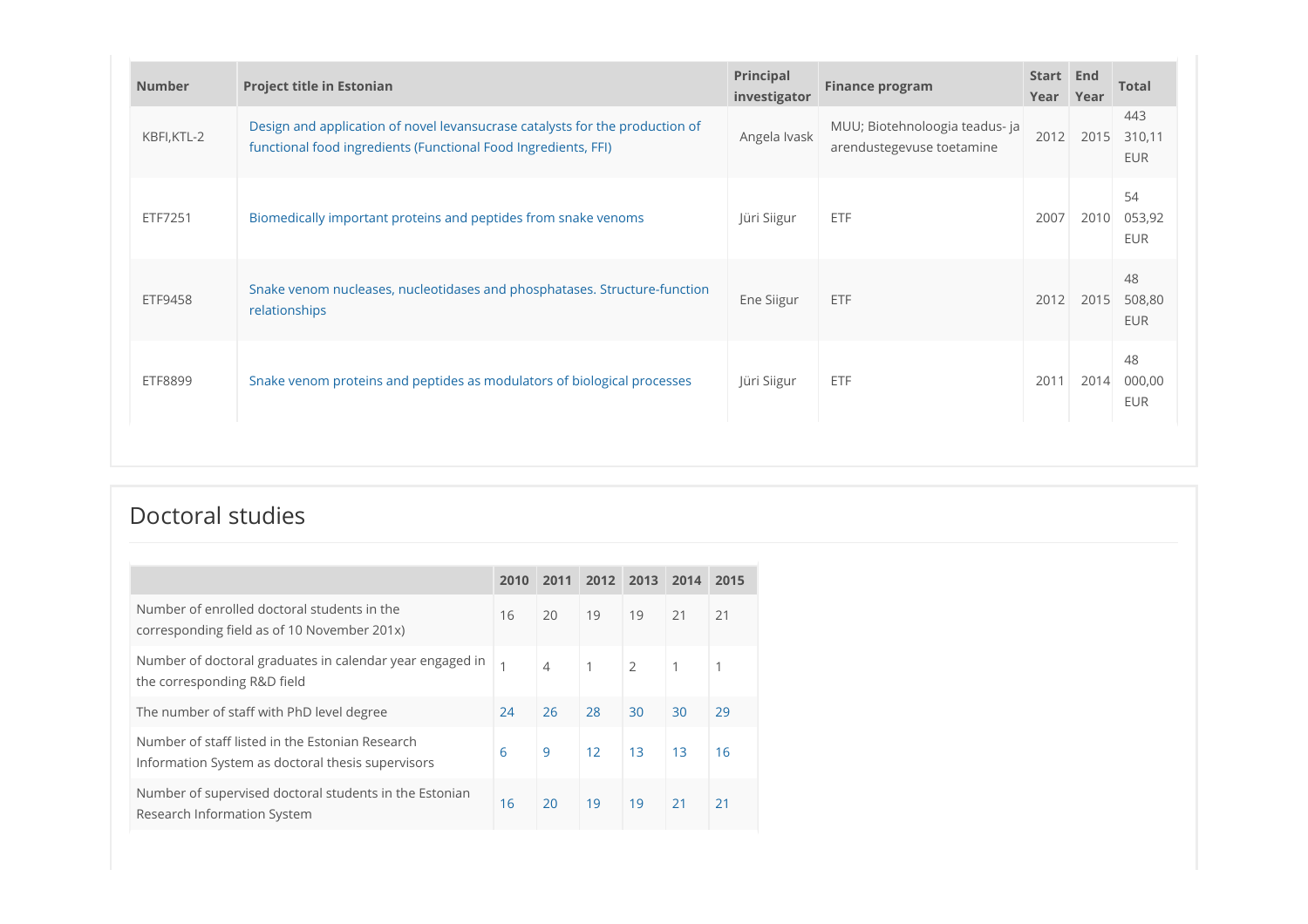### R&D relation to doctoral studies in the corresponding

Although NICPB is not a degree granting institution, PhD level and younger students are essential for our Although NICPB is not a degree granting institution, PhD level and younger students are essential for our<br>research. While doing their research under the supervision of NICPB's scientists and working in the<br>laboratories of laboratories of NICPB, the students are affiliated with universities. NICPB has collaboration agreements with the Tallinn University of Technology, the University of Tartu and Tallinn University and we see this as Although NICPB is not a degree granting institution, PhD level and younger students are essential for our<br>research. While doing their research under the supervision of NICPB's scientists and working in the<br>laboratories of access to our research facilities. studies in the corresponding<br>field

Although NICPB is not a degree granting institution, PhD level and younger students are essential for our research. While doing their research under the supervision of NICPB's scientists and working in the laboratories of Although NICPB is not a degree granting institution, PhD level and younger students are essential for our<br>research. While doing their research under the supervision of NICPB's scientists and working in the<br>laboratories of Although NICPB is not a degree granting institution, PhD level and younger students are essential for our stessorach. While doing their research under the supervision of NICPB's scientists and vorking in the laboratories o Although NICPB is not a degree granting institution, PhD level and younger students are essential for our<br>research. While doing their research under the supervision of NICPB's scientists and working in the<br>aboratories of N toxicology topics, chemical physics and bioenergetics, the corresponding numbers are filled in the row "Number of doctoral graduates in calendar year engaged in the corresponding R&D field". The "number of enrolled doctoral students in the corresponding field as of 10 November 201x" is the total number of PhD students who were supervised by NICPB scientists. The Number of supervised doctoral students in the Estonian Research Information System is larger, as this field is automatically filled by the system and contains names whose relation to NICPB is not obvious. Although NiCFB is not a degree granting institution, PiD level and younger students are essential for our teams. While doing their resumes the super-store, the discussion of NiCFB is a collision properties and working in t Although NiCPB is not a degree granting institution, PhD level and younger students are essential for our research. While doing thair research under the supervision of NiCPB s signifiable and working in the constraints in Athiough Nicera Bis once along experiming institutions, PhD level and younger students are essential for our estable constructions are available in the studients of NICPB's scientists and working in the studient-stories of

Bioenergetics 3PhD degrees were defended. Today 9 PhD students in Lab of Environmental Toxicology collaboration with the universities from abroad.

### Outcomes of the R&D

Number of publications and their classification according to Estonian Research Information System

|                                                                                   |  |  |  |                  |  |                  |                |                |       | 1.1. 1.2. 1.3. 2.3. 3.1. 3.2. 3.4. 3.5. 4.1. 5.1. 5.2. 6.3. 6.4. 6.6. Total High-level publications |
|-----------------------------------------------------------------------------------|--|--|--|------------------|--|------------------|----------------|----------------|-------|-----------------------------------------------------------------------------------------------------|
| 2010                                                                              |  |  |  |                  |  |                  |                |                | 58    | 25                                                                                                  |
| 2011 20 0 0 2 0 3 1 0 0 7 21 0 1                                                  |  |  |  |                  |  |                  |                |                | 57    | $ 20\rangle$                                                                                        |
| $\begin{array}{ c c c c c c c c } \hline 2012 & 21 & 0 & 0 \\ \hline \end{array}$ |  |  |  | 0 1 0 1 0 0 5 14 |  | $\blacksquare$ 1 | $\overline{0}$ | $\overline{0}$ | $-43$ | $\overline{22}$                                                                                     |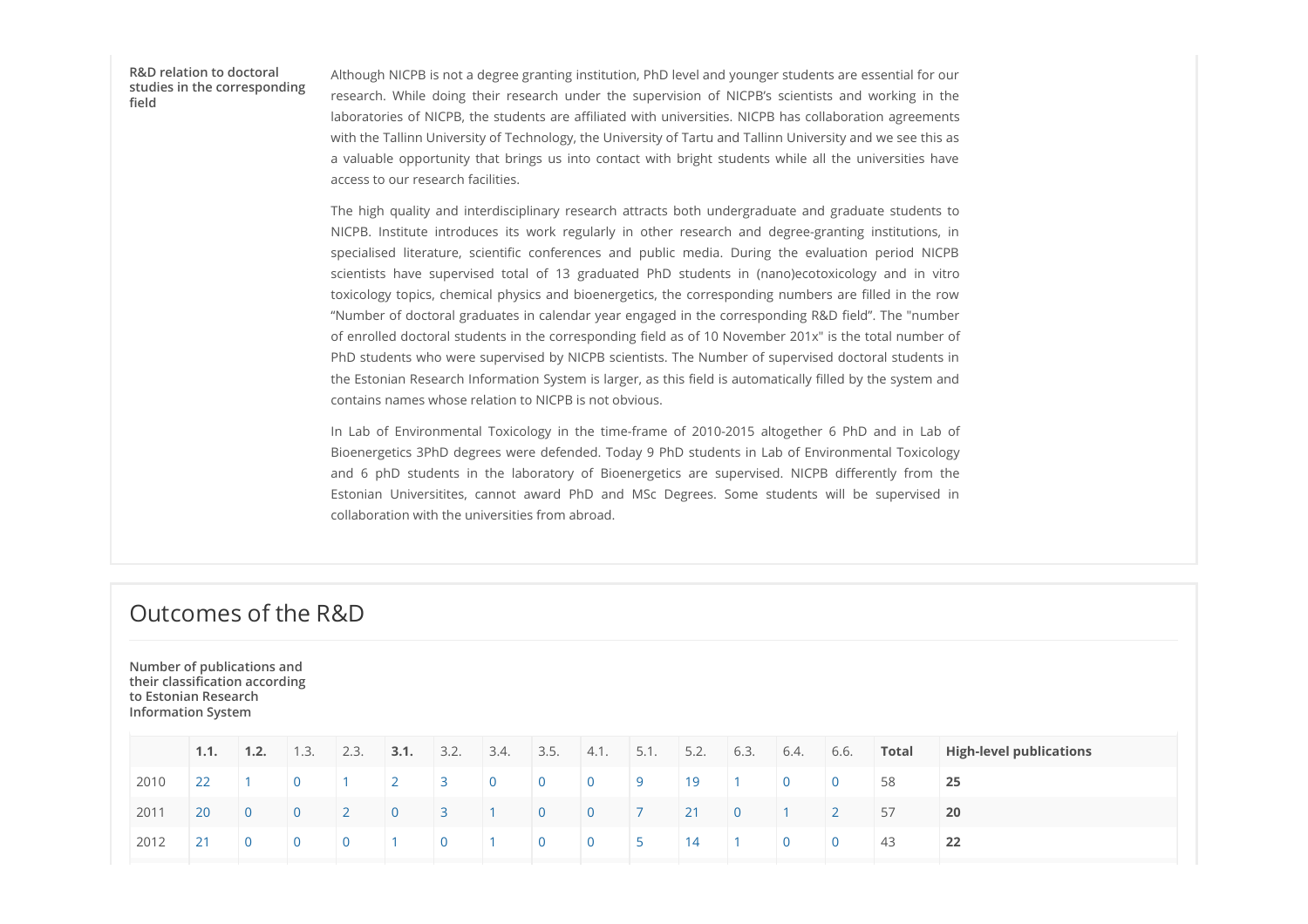| 2013                                   | 22                                                                                                     | $\mathbf 0$    | $\overline{2}$ | $\Omega$       | $\overline{2}$ |                | 1              | $\overline{4}$                                   | $\mathbf{0}$   | 10   | 23             |                | $\Omega$       | $\overline{0}$ | 69             |              | 24                             |
|----------------------------------------|--------------------------------------------------------------------------------------------------------|----------------|----------------|----------------|----------------|----------------|----------------|--------------------------------------------------|----------------|------|----------------|----------------|----------------|----------------|----------------|--------------|--------------------------------|
| 2014                                   | 28                                                                                                     | $\overline{0}$ | $\overline{0}$ | $\overline{0}$ | $\overline{3}$ | $\overline{1}$ | $\overline{2}$ | $\overline{0}$                                   | $\mathbf{1}$   | 14   | 28             |                | $\overline{0}$ | $\overline{0}$ | 78             |              | 31                             |
| 2015                                   | 17                                                                                                     |                | $\overline{0}$ | $\overline{0}$ | $\overline{0}$ | $\overline{2}$ | $\overline{1}$ | $\overline{0}$                                   | $\mathbf 0$    | 12   | 13             |                | $\overline{0}$ | $\overline{0}$ | 47             |              | 18                             |
|                                        | Number of publications per<br>FTE research and/or teaching<br>staff member                             |                |                |                |                |                |                |                                                  |                |      |                |                |                |                |                |              |                                |
|                                        | 1.1.                                                                                                   | 1.2.           | 1.3.           | 2.3.           | 3.1.           | 3.2.           | 3.4.           | 3.5.                                             | 4.1.           | 5.1. | 5.2.           | 6.3.           | 6.4.           | 6.6.           |                | <b>Total</b> | <b>High-level publications</b> |
| 2010                                   | 0,85                                                                                                   | 0,04           | 0,00           | 0,04           | 0,08           | 0,12           | 0,00           | 0,00                                             | 0,00           | 0,35 | 0,74           | 0,04           | 0,00           | 0,00           |                | 2,25         | 0,97                           |
| 2011                                   | 0,76                                                                                                   | 0,00           | 0,00           | 0,08           | 0,00           | 0,11           | 0,04           | 0,00                                             | 0,00           | 0,27 | 0,80           | 0,00           | 0,04           |                | 0,08           | 2,16         | 0,76                           |
| 2012                                   | 0,72                                                                                                   | 0,00           | 0,00           | 0,00           | 0,03           | 0,00           | 0,03           | 0,00                                             | 0,00           | 0,17 | 0,48           | 0,03           | 0,00           | 0,00           |                | 1,48         | 0,75                           |
| 2013                                   | 0,77                                                                                                   | 0,00           | 0,07           | 0,00           | 0,07           | 0,03           | 0,03           | 0,14                                             | 0,00           | 0,35 | 0,80           | 0,14           | 0,00           |                | 0,00           | 2,41         | 0,84                           |
| 2014                                   | 0,86                                                                                                   | 0,00           | 0,00           | 0,00           | 0,09           | 0,03           | 0,06           | 0,00                                             | 0,03           | 0,43 | 0,86           | 0,03           | 0,00           | 0,00           |                | 2,39         | 0,95                           |
| 2015                                   | 0,53                                                                                                   | 0,03           | 0,00           | 0,00           | 0,00           | 0,06           | 0,03           | 0,00                                             | 0,00           | 0,37 | 0,40           | 0,03           | 0,00           | 0,00           |                | 1,46         | 0,56                           |
|                                        | Impact of scientific articles<br>NICPB_ Medical and health sciences_Impact of scientific articles.xlsx |                |                |                |                |                |                |                                                  |                |      |                |                |                |                |                |              |                                |
| Number of industrial<br>property items |                                                                                                        |                |                |                |                |                | 2010           | 2011                                             | 2012           |      | 2013           | 2014           |                | 2015           |                | <b>Total</b> |                                |
|                                        |                                                                                                        |                |                | Trademark      |                |                | $\overline{0}$ | $\Omega$                                         | $\overline{0}$ |      | $\overline{0}$ | $\overline{0}$ |                | $\overline{0}$ | $\overline{0}$ |              |                                |
|                                        |                                                                                                        |                |                | Other          |                |                | $\overline{0}$ | $\mathbf 0$                                      | $\overline{0}$ |      | $\overline{0}$ | $\overline{0}$ |                | $\overline{0}$ | $\mathsf{O}$   |              |                                |
|                                        |                                                                                                        |                |                |                | Utility model  |                |                | $\overline{0}$<br>$\overline{0}$                 |                |      | $\mathbf 0$    | $\overline{0}$ |                | $\overline{0}$ | $\mathbf{O}$   |              |                                |
|                                        |                                                                                                        |                |                |                | Sort           |                |                | $\overline{0}$<br>$\overline{0}$<br>$\mathbf{0}$ |                |      | $\overline{0}$ | $\mathbf 0$    |                | $\overline{0}$ | $\mathbf 0$    |              |                                |
|                                        |                                                                                                        |                |                | Invention      |                |                | $\pmb{0}$      | $\mathbf 0$<br>$\mathbf 0$                       |                |      | $\mathbf 0$    | $\overline{0}$ |                | $\mathbf 0$    | $\mathbf 0$    |              |                                |
|                                        |                                                                                                        |                |                |                |                |                |                |                                                  |                |      |                |                |                |                |                |              |                                |

## R&D outcomes with highest impact durning 2010-2015 (assessment by the institution) (30)

1.1. Scholarly articles indexed by Web of Science Science Citation Index Expanded, Social Sciences Citation Index, Arts & Humanities Citation Index and/or indexed by Scopus (excluding chapters in books)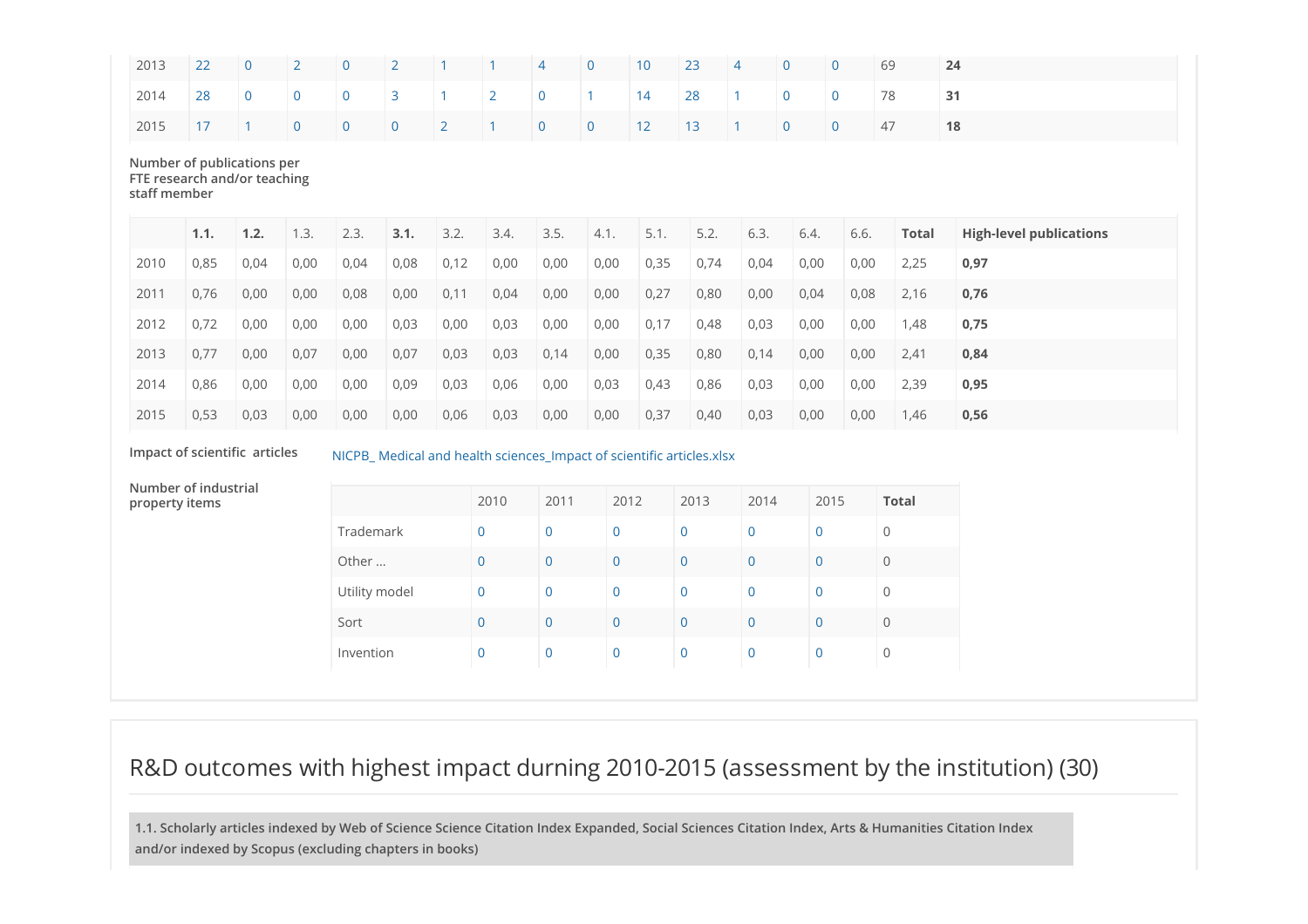| Ivask, A.; Titma, T.; Visnapuu, M.; Vija, H.; Kakinen, A.; Sihtmae, M.; Pokhel, S.; Madler,<br>L.; Heinlaan, M.; Kisand, V.; Shimmo, R.; Kahru, A. (2015). Toxicity of 11 Metal Oxide<br>Nanoparticles to Three Mammalian Cell Types In Vitro. Current Topics in Medicinal<br>Chemistry, 15 (18), 1914-1929, 10.2174/1568026615666150506150109.                                                                                                                                                                 | Fail_2015_toxicity of 11 metal oxides_Curr Topics<br>Med Chem_15_1-16 SI.pdf | (public)     |  |
|-----------------------------------------------------------------------------------------------------------------------------------------------------------------------------------------------------------------------------------------------------------------------------------------------------------------------------------------------------------------------------------------------------------------------------------------------------------------------------------------------------------------|------------------------------------------------------------------------------|--------------|--|
| Ivask, A., Voelcker, N.H., Seabrook, A.A., Hor, M., Kirby, J.K., Fenech, M., Davis, T.P., Ke<br>P.C. (2015). DNA Melting and Genotoxicity Induced by Silver Nanoparticles and<br>Graphene. Chemical Research in Toxicology, 28, 5, 1023-1035,<br>10.1021/acs.chemrestox.5b00052.                                                                                                                                                                                                                                |                                                                              |              |  |
| Tepp, K.; Mado, K.; Varikmaa, M.; Klepinin, A.; Timohhina, N.; Shevchuk, I.;<br>Chekulayev, V.; Kuznetsov, A. V.; Guzun, R.; Kaambre, T. (2014). The role of tubulin in<br>the mitochondrial metabolism and arrangement in muscle cells. Journal of<br>Bioenergetics and Biomembranes, 46, 421-434.                                                                                                                                                                                                             | Tepp-2014-The%20role%20of%20tubulin.pdf                                      | (restricted) |  |
| Anmann, Tiia; Varikmaa, Minna; Timohhina, Natalja; Tepp, Kersti; Shevchuk, Igor,<br>Chekulayev, Vladimir'; Saks, Valdur; Kaambre, Tuuli. (2014). Formation of highly<br>organized intracellular structure and energy metabolism in cardiac muscle cells<br>during postnatal development of rat heart. Biochimica et Biophysica Acta-<br>Bioenergetics, 1837 (8), 1350-1361, 10.1016/j.bbabio.2014.03.015.                                                                                                       | anmann_2014.pdf                                                              | (restricted) |  |
| Ivask, A.; Kurvet, I.; Kasemets, K.; Blinova, I.; Aruoja, V.; Suppi, S.; Vija, H.; Käkinen, A.;<br>Titma, T.; Heinlaan, M.; Visnapuu, M.; Koller, D.; Kisand, V.; Kahru, A. (2014). Size-<br>dependent Toxicity of Silver Nanoparticles to Bacteria, Yeast, Algae, Crustaceans and<br>Mammalian Cells in Vitro. PLoS ONE, 9 (7), e102108.                                                                                                                                                                       | Fail_2014_Ivask et al_PLOS One_size dependent +<br>Sl.pdf                    | (public)     |  |
| Guzun, Rita; Kaambre, Tuuli; Bagur, Rafaela; Grichine, Alexei; Usson, Yves; Varikmaa,<br>Minna; Anmann, Tiia; Tepp, Kersti; Timohhina, Natalja; Shevchuk, Igor; Chekulayev,<br>Vladimir; Boucher, Francois; Dos Santos, Pierre; Schlattner, Uwe; Wallimann, Theo;<br>Kuznetsov, Andrey; Dzeja, Petras; Aliev, Mayis; Saks, Valdur (2015). Modular<br>organization of cardiac energy metabolism: energy conversion, transfer and<br>feedback regulation. Acta Physiologica, 213 (1), 84-106, 10.1111/apha.12287. | apha_12287_Rev_EV.pdf                                                        | (restricted) |  |
| Ivask, Angela; ElBadawy, Amro; Kaweeteerawat, Chitrada; Boren, David; Fischer,<br>Heidi; Ji, Zhaoxia; Chang, Chong Hyun; Liu, Rong; Tolaymat, Thabet; Telesca,<br>Donatello; Zink, Jeffrey I.; Cohen, Yoram; Holden, Patricia Ann; Godwin, Hilary A.<br>(2014). Toxicity Mechanisms in Escherichia coli Vary for Silver Nanoparticles and<br>Differ from Ionic Silver. ACS Nano, 8 (1), 374-386, 10.1021/nn4044047.                                                                                             | Fail_Ivask et al_2014.pdf                                                    | (restricted) |  |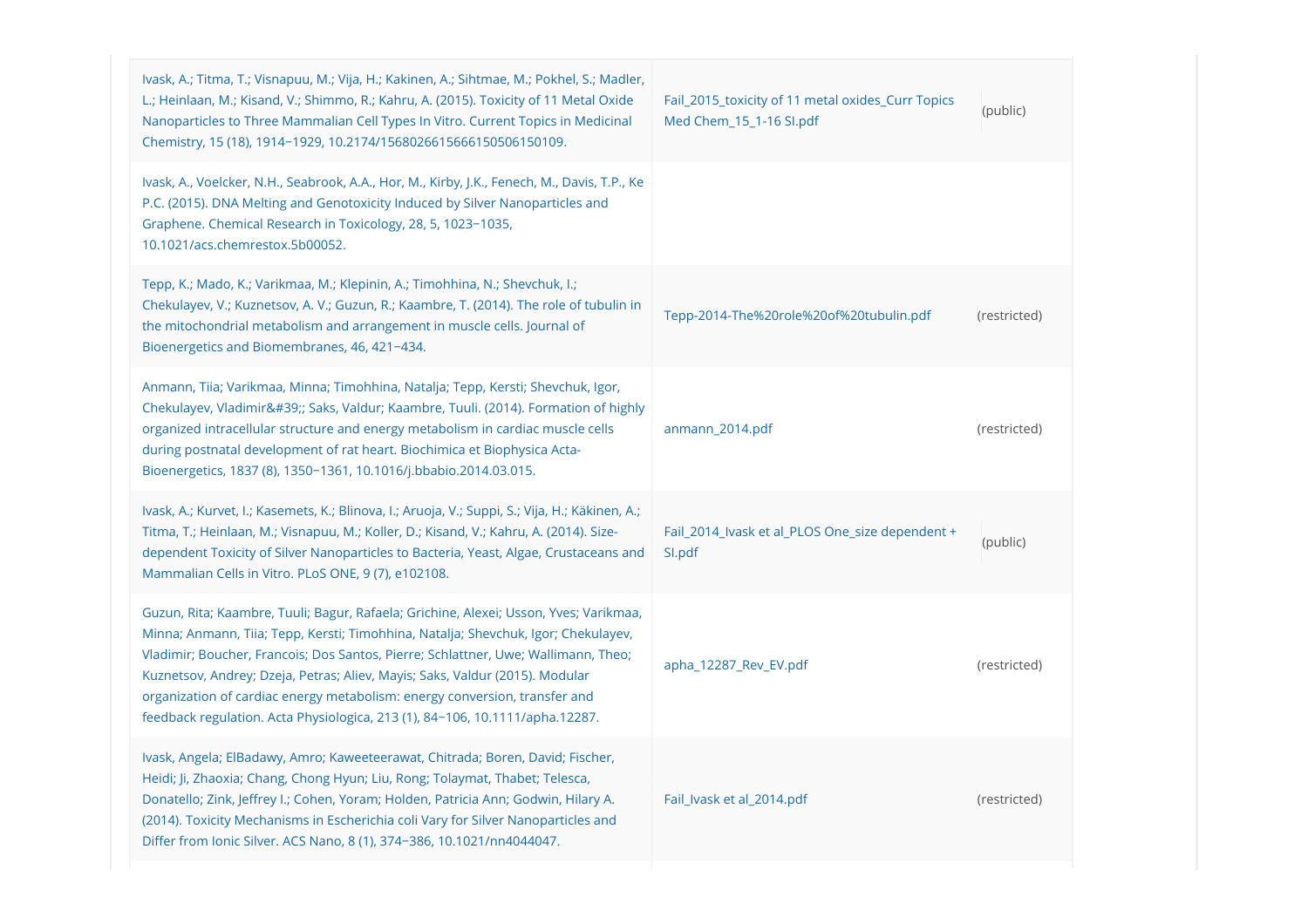| Ivask, Angela; Juganson, Katre; Bondarenko, Olesja; Mortimer, Monika; Aruoja, Villem;<br>Kasemets, Kaja; Blinova, Irina; Heinlaan, Margit; Slaveykova, Vera; Kahru, Anne.<br>(2014). Mechanisms of toxic action of Ag, ZnO and CuO nanoparticles to selected<br>ecotoxicological test organisms and mammalian cells in vitro: a comparative review.<br>Nanotoxicology, 8, 57-71.    | Fail_2014_Ivask et al_Mechanisms of toxic action of<br>Ag, ZnO and CuO nanoparticles to selected<br>(restricted)<br>ecotoxicological test organisms and mammalian cells<br>in vitro_Nanotoxicology SI.pdf |
|-------------------------------------------------------------------------------------------------------------------------------------------------------------------------------------------------------------------------------------------------------------------------------------------------------------------------------------------------------------------------------------|-----------------------------------------------------------------------------------------------------------------------------------------------------------------------------------------------------------|
| Visnapuu, M.; Joost, U.; Juganson, K.; Künnis-Beres, K; Kahru, A.; Kisand, V.; Ivask, A.<br>(2013). Dissolution of Silver Nanowires and Nanospheres Dictates Their Toxicity to<br>Escherichia coli. BioMed Research International, 1-9, 10.1155/2013/819252.                                                                                                                        | (public)<br>Fail Visnapuu et al 2013.pdf                                                                                                                                                                  |
| Käkinen A., Ding F., Chen P., Mortimer M., Kahru A. and Ke PC. (2013). Interaction of<br>firefly luciferase and silver nanoparticles and its impact on enzyme activity.<br>Nanotechnology, 24 (345101), 1-9, 10.1088/0957-4484/24/34/345101.                                                                                                                                        | Fail_2013_Luciferase_IOP_Nanotechnology_published<br>(restricted)<br>+ SI.pdf                                                                                                                             |
| Kaambre, Tuuli; Chekulayev, Vladimir; Shevchuk, Igor; Tepp, Kersti; Timohhina,<br>Natalja; Varikmaa, Minna; Bagur, Rafaela; Klepinin, Aleksandr; Anmann, Tiia; Koit,<br>Andre; Kaldma, Andrus; Guzun, Rita; Valvere, Vahur; Saks, Valdur (2013). Metabolic<br>Control Analysis of Respiration in Human Cancer Tissue. Frontiers in Physiology, 4,<br>1-6, 10.3389/fphys.2013.00151. | Fail Kaambre 2013 fphys-04-00151.pdf(public)                                                                                                                                                              |
| Bondarenko, O.; Juganson, K.; Ivask, A.; Kasemets, K.; Mortimer, M.; Kahru, A. (2013).<br>Toxicity of Ag, CuO and ZnO nanoparticles to selected environmentally relevant test<br>organisms and mammalian cells in vitro: a critical review. Archives of Toxicology, 84,<br>1181-1200, DOI10.1007/s00204-013-1079-4.                                                                 | Fail_Bondarenko et al_Arch Toxicol (2013) 87_1181-<br>(restricted)<br>1200_Springerist SI.pdf                                                                                                             |
| Bondarenko, Olesja; Ivask, Angela; Käkinen, Aleksandr; Kurvet, Imbi; Kahru, Anne<br>(2013). Particle-cell contact enhances antibacterial activity of silver nanoparticles.<br>PLoS ONE, 8 (5), e64060.                                                                                                                                                                              | Fail 2013 Bondarenko et al PLOS One<br>(public)<br>8(6) e6460+Sl.pdf                                                                                                                                      |
| Kasemets, K., Suppi, S., Künnis-Beres, K., Kahru, A. (2013). Toxicity of CuO<br>Nanoparticles to Yeast Saccharomyces cerevisiae BY4741 Wild-Type and Its Nine<br>Isogenic Single-Gene Deletion Mutants. Chemical Research in Toxicology, 26 (3),<br>$356 - 367.$                                                                                                                    | Fail_2013_Kasemets et al_Chem. Res. Toxicol. 2013,<br>(restricted)<br>$26, 356 - 367 + S1$ .pdf                                                                                                           |
| Aliev, M., Guzun, R., Karu-Varikmaa, M., Kaambre, T., Wallimann, T., Saks, V. (2011).<br>Molecular system bioenergics of the heart: experimental studies of metabolic<br>compartmentation and energy fluxes versus computer modeling. International<br>Journal of Molecular Sciences, 12 (12), 9296-9331, 10.3390/ijms12129296.                                                     | Fail_Aliev-2011-Molecular System Bio.pdf<br>(restricted)                                                                                                                                                  |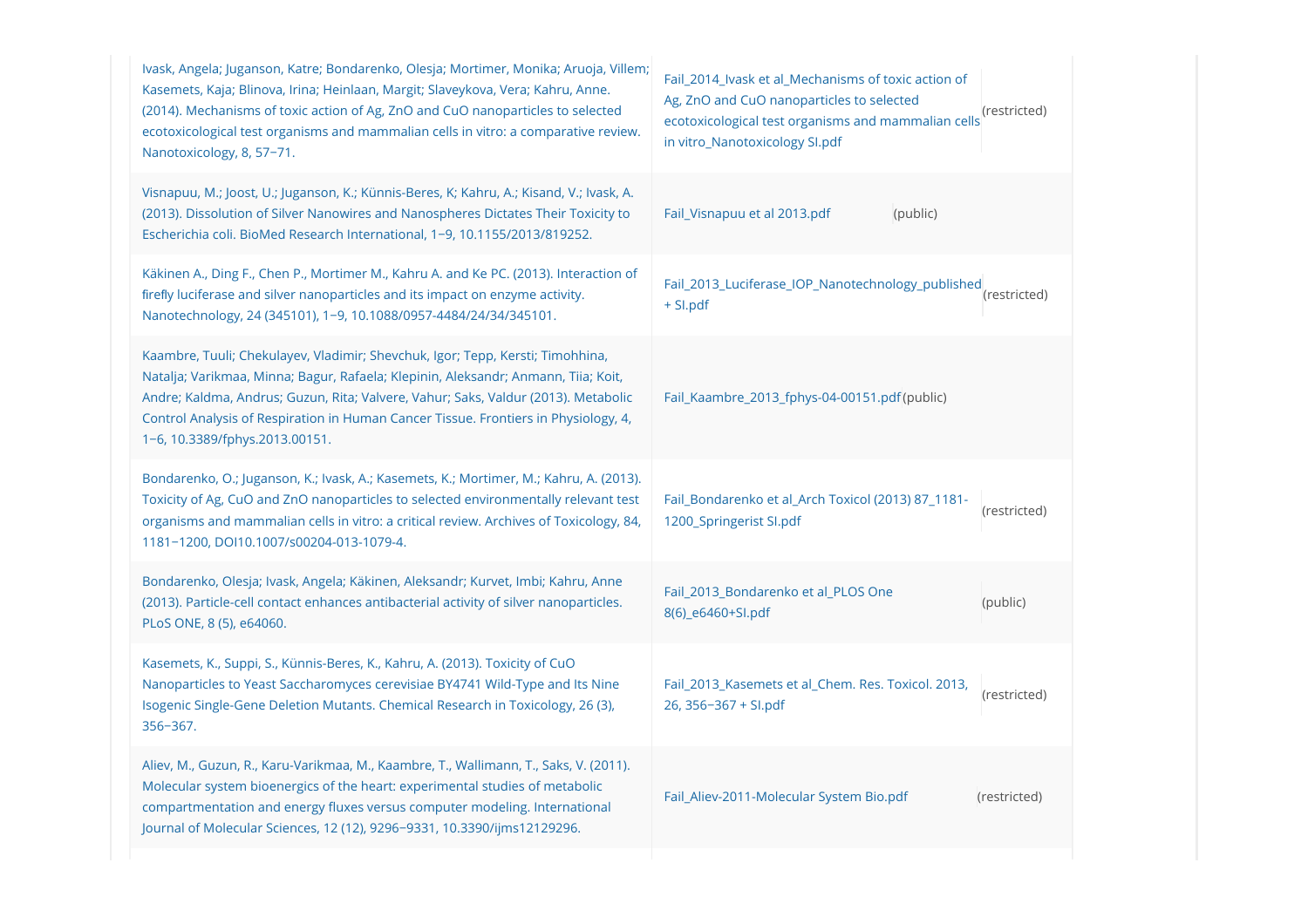| Käämbre, T.; Chekulayev, V.; Shevchuk, I.; Karu-Varikmaa, M.; Timohhina, N.; Tepp, K.;<br>Bogovskaja, J.; Kütner, R.; Valvere, V.; Saks, V. (2012). Metabolic control analysis of<br>cellular respiration in situ in intraoperational samples of human breast cancer.<br>Journal of Bioenergetics and Biomembranes, 44 (5), 539-558, DOI:10.1007/s10863-<br>012-9457-9.                                                              | Fail_JBB_2012.pdf                                                                  | (restricted) |
|--------------------------------------------------------------------------------------------------------------------------------------------------------------------------------------------------------------------------------------------------------------------------------------------------------------------------------------------------------------------------------------------------------------------------------------|------------------------------------------------------------------------------------|--------------|
| Bondarenko, O., Ivask, A., Käkinen, A., Kahru, A. (2012). Sub-toxic effects of CuO<br>nanoparticles on bacteria: Kinetics, role of Cu ions and possible mechanisms of<br>action. Environmental Pollution, 169, 81-89.                                                                                                                                                                                                                | Fail_20112_Sub-toxic effects of CuO nanoparticles on<br>bacteria_Bondarenko+SI.pdf | (restricted) |
| Guzun, R.; Gonzalez-Granillo, M.; Karu-Varikmaa, M.; Grichine, A.; Usson, Y.; Käämbre,<br>T.; Guerrero-Roesch, K.; Kuznetsov, A.; Schlattner, U.; Saks, V. (2012). Regulation of<br>respiration in muscle cells in vivo by VDAC through interaction with the cytoskeleton<br>and MtCK within Mitochondrial Interactosome. Biochim Biophys Acta, 1818,<br>1545-1554, DOI:10.1016/j.bbamem.2011.12.034.                                | Fail_Guzun_Regulation_2012.pdf<br>(public)                                         |              |
| Ivask, Angela; Suarez, Elizabeth; Patel, Trina; Boren, David; Ji, Zhaoxia; Holde, Patricia;<br>Telesca, Donatello; Damoiseaux, Robert; Bradley, Kenneth, A.; Godwin, Hilary (2012).<br>Genome-Wide Bacterial Toxicity Screening Uncovers the Mechanisms of Toxicity of<br>Cationic Polystyrene Nanomaterials. Environmental Science & Technology, 46 (4),<br>2398-2405, 10.1021/es203087m.                                           |                                                                                    |              |
| Gonzalez-Granillo, M.; Grichine, A.; Guzun, R.; Ussov, Y.; Tepp, K.; Chekulayev, V.;<br>Shevchuk, I.; Karu-Varikmaa, M.; Kuznetsov, A.V.; Grimm, M.; Saks, V.; Käämbre, T.<br>(2012). Studies of the role of tubulin beta II isotype in regulation of mitochondrial<br>respiration in intracellular energetic units in cardiac cells. Journal of Molecular and<br>Cellular Cardiology, 52, 437-447, DOI:10.1016/j.yjmcc.2011.07.027. | Fail Gonzalez-Granillo.pdf                                                         | (restricted) |
| Saks, V.; Kuznetsov, A.V.; Gonzalez-Granillo, M.; Tepp, K.; Timohhina, N.; Karu-<br>Varikmaa, M.; Käämbre, T.; Santos, P.D.; Boucher, F.; Guzun, R. (2012). Intracellular<br>energetic Units regulate metabolism in cardiac cells. Journal of Molecular and Cellular<br>Cardiology, 419-436, DOI:10.1016/j.yjmcc.2011.07.015.                                                                                                        | Fail_V. Saks article.pdf                                                           | (restricted) |
| Tepp, K.; Shevchuk, I.; Chekulayev, V.; Timohhina, N.; Kuznetsov, A.V.; Guzun, R.; Saks,<br>V.; Käämbre, T. (2011). High efficiency of energy flux controls within mitochondrial<br>interactosome in cardiac intracellular energetic units. Biochimica et Biophysica Acta,<br>1807 (12), 1549-1561.                                                                                                                                  | Fail_BBABIO_46756[1]_ proof.pdf                                                    | (restricted) |
| Guzun, R.; Timohhina, N.; Tepp, K.; Gonzalez-Granillo, M.; Shevchuk, I.; Chekulayev, V.;                                                                                                                                                                                                                                                                                                                                             |                                                                                    |              |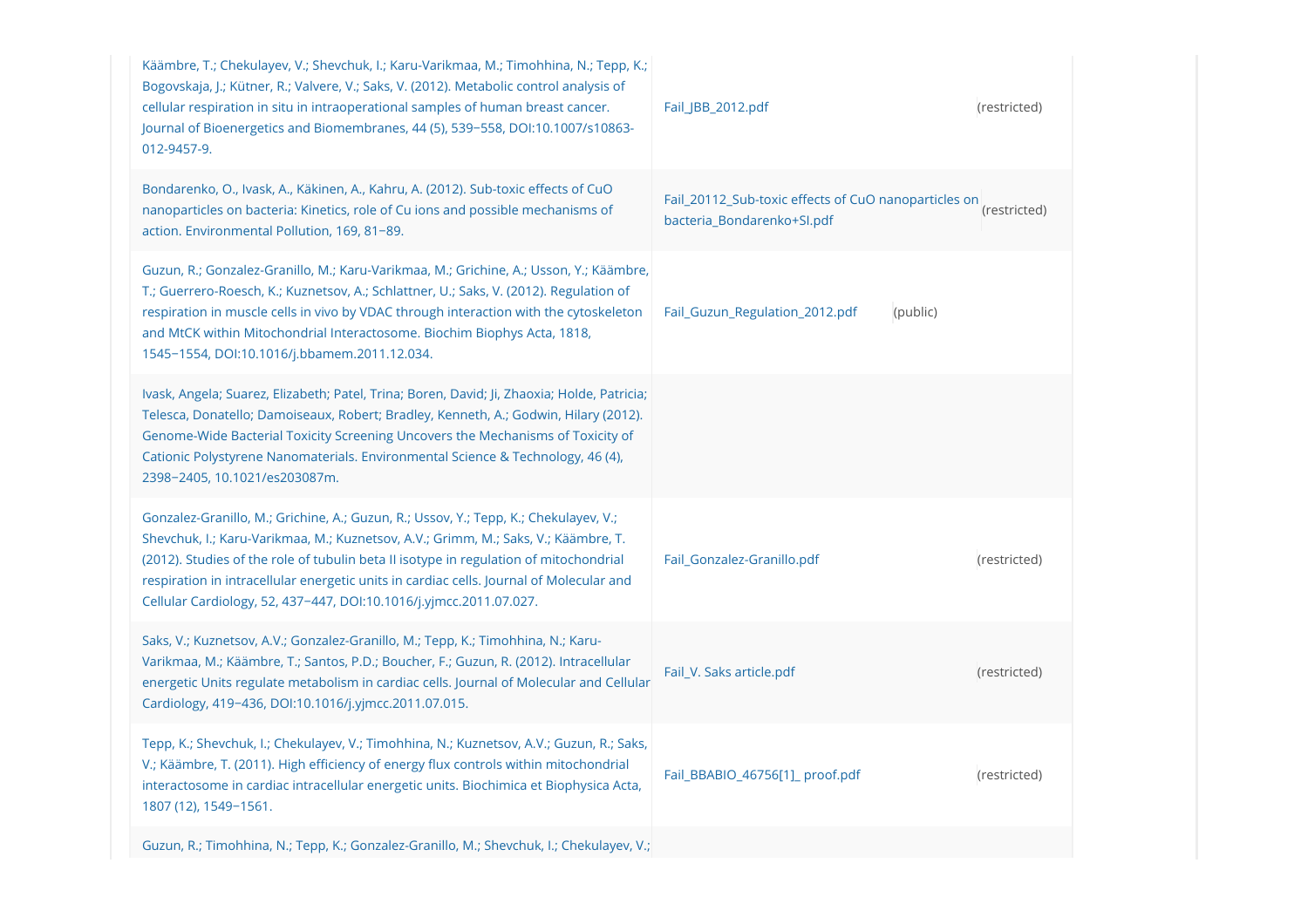| Kahru, A.; Savolainen, K. (2010). Potential hazard of nanoparticles: from properties to<br>Fail_2010_Kahru and Savolainen_Toxicology 269(2-<br>(restricted)<br>biological and environmental effects. Toxicology, 269, 89-91.<br>3) 89-91.pdf<br>Saks, Valdur; Guzun, Rita; Timohhina, Natalja; Tepp, Kersti; Varikmaa, Minna; Monge,<br>Claire; Beraud, Nathalie; Käämbre, Tuuli; Kuznetsov, Andrey; Kadaja, Lumme; Eimre,<br>Fail_Saks-2010-Structure-function<br>Margus; Seppet, Enn. (2010). Structure-function relationships in feedback regulation<br>(public)<br>r.pdf<br>of energy fluxes in vivo in health and disease: Mitochondrial Interactosome.<br>Biochimica et Biophysica Acta, 1797, 678-697.<br>Fail_2010_Kahru and Dubourguier_From<br>Kahru, Anne; Dubourguier, H.-C. (2010). From ecotoxicology to nanoecotoxicology.<br>ecotoxicology to nanoecotoxicology Toxicology<br>(public)<br>Toxicology, 269, 105-119, 10.1016/j.tox.2009.08.016.<br>269(2-3) 105-119 Sci Dir.pdf<br>Mortimer, Monika; Kasemets, Kaja; Kahru, Anne (2010). Toxicity of ZnO and CuO<br>Fail_2010_Mortimer et al_Toxicology_269_182-<br>nanoparticles to ciliated protozoa Tetrahymena thermophila. Toxicology, 269,<br>(restricted)<br>189 Sci Dir.pdf<br>182-189, 10.1016/j.tox.2009.07.007. | Kuznetsov, A.V.; Käämbre, T.; Saks, V.A. (2011). Systems bioenergetics of creatine<br>kinase networks: physiological roles of creatine and phosphocreatine in regulation of<br>cardiac cell function. Amino Acids, 40, 1333-1348. | Fail_Guzun_Review.pdf | (public) |  |
|-------------------------------------------------------------------------------------------------------------------------------------------------------------------------------------------------------------------------------------------------------------------------------------------------------------------------------------------------------------------------------------------------------------------------------------------------------------------------------------------------------------------------------------------------------------------------------------------------------------------------------------------------------------------------------------------------------------------------------------------------------------------------------------------------------------------------------------------------------------------------------------------------------------------------------------------------------------------------------------------------------------------------------------------------------------------------------------------------------------------------------------------------------------------------------------------------------------------------------------------------------------------------------------------|-----------------------------------------------------------------------------------------------------------------------------------------------------------------------------------------------------------------------------------|-----------------------|----------|--|
|                                                                                                                                                                                                                                                                                                                                                                                                                                                                                                                                                                                                                                                                                                                                                                                                                                                                                                                                                                                                                                                                                                                                                                                                                                                                                           |                                                                                                                                                                                                                                   |                       |          |  |
|                                                                                                                                                                                                                                                                                                                                                                                                                                                                                                                                                                                                                                                                                                                                                                                                                                                                                                                                                                                                                                                                                                                                                                                                                                                                                           |                                                                                                                                                                                                                                   |                       |          |  |
|                                                                                                                                                                                                                                                                                                                                                                                                                                                                                                                                                                                                                                                                                                                                                                                                                                                                                                                                                                                                                                                                                                                                                                                                                                                                                           |                                                                                                                                                                                                                                   |                       |          |  |
|                                                                                                                                                                                                                                                                                                                                                                                                                                                                                                                                                                                                                                                                                                                                                                                                                                                                                                                                                                                                                                                                                                                                                                                                                                                                                           |                                                                                                                                                                                                                                   |                       |          |  |

3.1. Articles/chapters in books published by the publishers listed in Annex (including collections indexed by the Thomson Reuters Book Citation Index, Thomson Reuters Conference Proceedings Citation Index, Scopus)

| Aon, M. A.; Lloyd, D.; Saks, V. (2014). From<br>Physiology, Genomes, Systems, and Self-<br>Organization to Systems Biology: The Historical<br>Roots of a Twenty-First Century Approach to<br>Complexity. In: Aon, Miguel A.; Saks, Valdur;<br>Schlattner, Uwe (Ed.). Systems Biology of<br>Metabolic and Signaling Networks (3-17).<br>Springer-Verlag Heidelberg. | Chapter%201%2C%20From%20Physiology%2C%20Genomes%2C%20Systems%2C%20.pdf(restricted) |
|--------------------------------------------------------------------------------------------------------------------------------------------------------------------------------------------------------------------------------------------------------------------------------------------------------------------------------------------------------------------|------------------------------------------------------------------------------------|
| Saks, V.; Schlattner, U.; Tokarska-Schlattner, M.;<br>Wallimann, T.; Bagur, R.; Zorman, S.; Pelosse, M.;<br>Dos Santos, P.; Boucher, F; Kaambre, T.; Guzun,<br>R. (2014). Systems Level Regulation of Cardiac<br>Energy Fluxes Via Metabolic Cycles: Role of                                                                                                       |                                                                                    |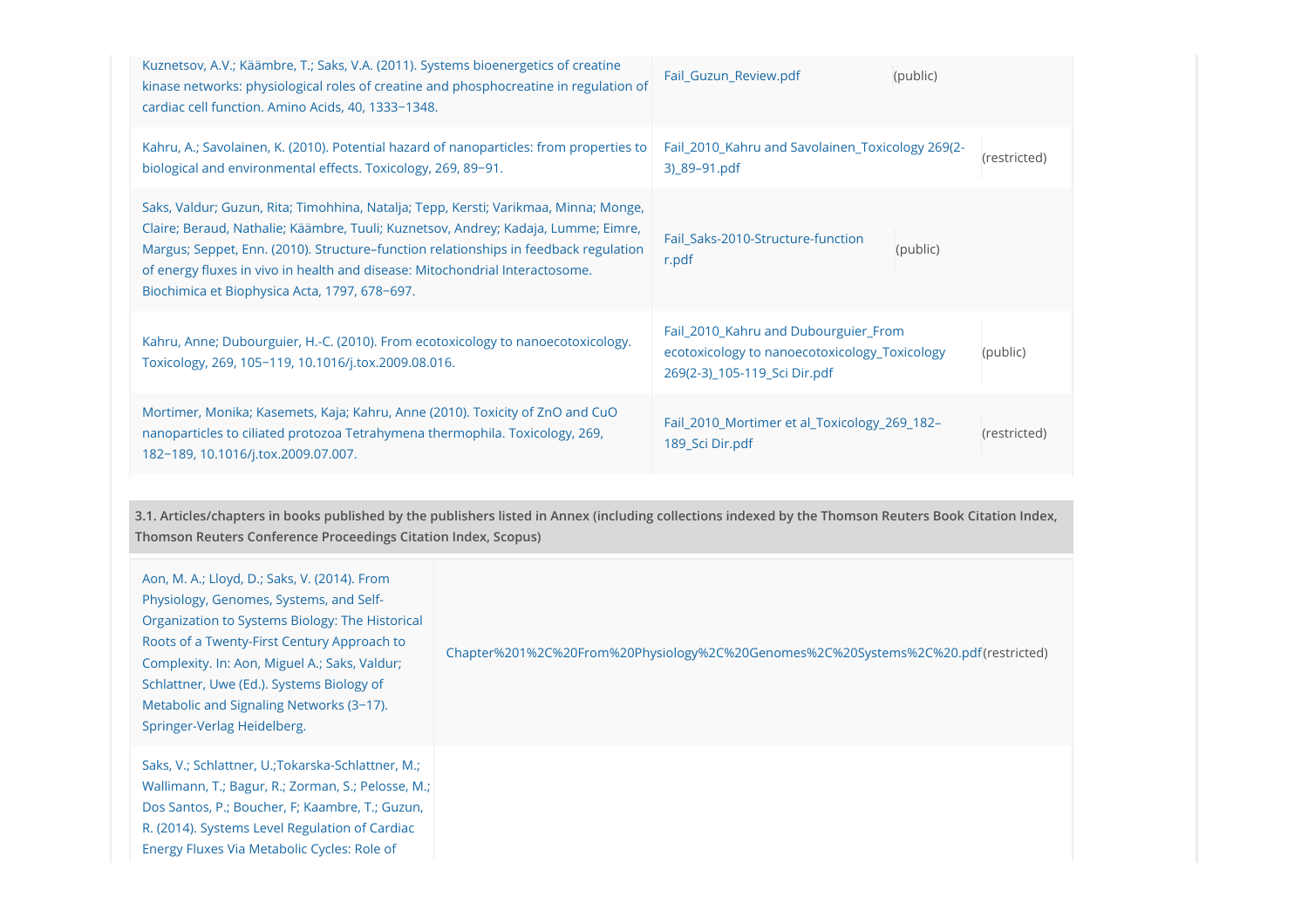| Creatine, Phosphotransfer Pathways, and AMPK<br>Signaling. In: Aon, Miguel A.; Saks, Valdur;<br>Schlattner, Uwe (Ed.). " SYSTEMS BIOLOGY OF<br>METABOLIC AND SIGNALING NETWORKS:<br><b>ENERGY, MASS AND INFORMATION TRANSFER."</b><br>(261-320). Heidelberg: Springer-Verlag Berlin.<br>(Springer Series in Biophysics; 16).                                                                                                              | Chapter%2011_2014.pdf                                                               | (restricted)                                                                                                                                                                                                                                                                                                                                                                                                                                                                                                                                                                                                                                                                                                                                                                                                                                                                                                                                                                                                                                                                   |  |
|-------------------------------------------------------------------------------------------------------------------------------------------------------------------------------------------------------------------------------------------------------------------------------------------------------------------------------------------------------------------------------------------------------------------------------------------|-------------------------------------------------------------------------------------|--------------------------------------------------------------------------------------------------------------------------------------------------------------------------------------------------------------------------------------------------------------------------------------------------------------------------------------------------------------------------------------------------------------------------------------------------------------------------------------------------------------------------------------------------------------------------------------------------------------------------------------------------------------------------------------------------------------------------------------------------------------------------------------------------------------------------------------------------------------------------------------------------------------------------------------------------------------------------------------------------------------------------------------------------------------------------------|--|
| Monge, Claire; Guzun, Rita; Tepp, Kersti;<br>Timohhina, Natalja; Varikmaa, Minna; Sikk,<br>Peeter; Käämbre, Tuuli; Saks, Valdur (2010).<br>Mitochondrial Interactosome in Health and<br>Disease: Structural and Functional Aspects of<br>Molecular System Bioenergetics of Muscle and<br>Neuronal Cells. In: Oliver L. Svensson (Ed.).<br>Mitochondria: Structure, Functions and<br>Dysfunctions (441-470). Nova Science Publisher<br>Inc | Fail_Nova_Sci_Publ-Saks-PC.pdf                                                      | (restricted)                                                                                                                                                                                                                                                                                                                                                                                                                                                                                                                                                                                                                                                                                                                                                                                                                                                                                                                                                                                                                                                                   |  |
| R&D outcomes with highest<br>impact (assessment by the<br>institution)                                                                                                                                                                                                                                                                                                                                                                    | is in the top 1% of the academic field of Biology and Biochemistry (prof. V. Saks). | All the results of the laboratory of bioenergetics are interdisciplinary, containing the aspects of<br>biomedicine, biophysics and biochemistry. During the time period 2010-2015 the i) most important result<br>is formulation of the protein supercomplex Mitochondrial Interactosome involved into cellular energy<br>transfer systems and changes in this supercomplex in health and disease. ii) The Laboratory of<br>Bioenergetics started studies on the developing field of cancer system bioenergetics<br>(http://novaator.err.ee/v/fa231d4a-f920-47b8-aae4-730e434893c1) in clinical samples. The applied<br>research in the field of cancer bioenergetics is started in collaboration with small enterprise Mitogro and<br>with three biggest hospitals in Tallinn. iii) Laboratory published more than 40 papers (ISI WoS). One paper<br>The research into (nano)ecotoxicology of metal oxide nanoparticles initiated in NICPB at 2006 is highly<br>visible in the international level: the (nano)safety research direction has resulted in (i) publishing in the |  |

biomedicine, biophysics and biochemistry. During the time period 2010-2015 the i) most important result research in the field of cancer bioenergetics is started in collaboration with small enterprise Mitogro and with three biggest hospitals in Tallinn. iii) Laboratory published more than 40 papers (ISI WoS). One paper is in the top 1% of the academic field of Biology and Biochemistry (prof. V. Saks). ial Agoeta of 2010-2015 more than 60 publications (ISI WoR) that is a content of the state of 2010-2015 more than 60 publications (ISI WoR) that is expected the content of 2010-2015 mixed in the results of the laboratory o R&D outcomes with highest All the results of the laboratory of bioenergetics are interdisciplinary, containing the aspects of

The research into (nano)ecotoxicology of metal oxide nanoparticles initiated in NICPB at 2006 is highly visible in the international level: the (nano)safety research direction has resulted in (i) publishing in the cites/paper; (ii) successful participation of NICPB in the FP6 and FP7 (nano)safety projects of the EC (FP6 Issues (Ed.), the results of the laboratory of bioenergetics are interdisciplinary, containing the aspects of<br>Homelocion, bioejeysics and bioehemisty. During the time period 2010 2013 the throns interactional results of<br>in scientification of the laboratory of bioenergetics are interdisciplinary, containing the aspects of biomological biomological biomological biomological biomological biomological biomological biomological biomological biomo Rall the results of the laboratory of bioenergetics are interdisciplinary, containing the aspects of the formulation of the priori in the pharmacology (ISI-ESI). The secondary of the simulation of the protein supercomplex mechanisms of synthetic nanoparticles", A. Kahru, 2011. (v) Six PhD degrees defended on this topic (M. Heinlaan, V. Aruoja, M. Sihtmäe, M. Mortimer, O. Bondarenko, A. Käkinen, (vi) active participation in work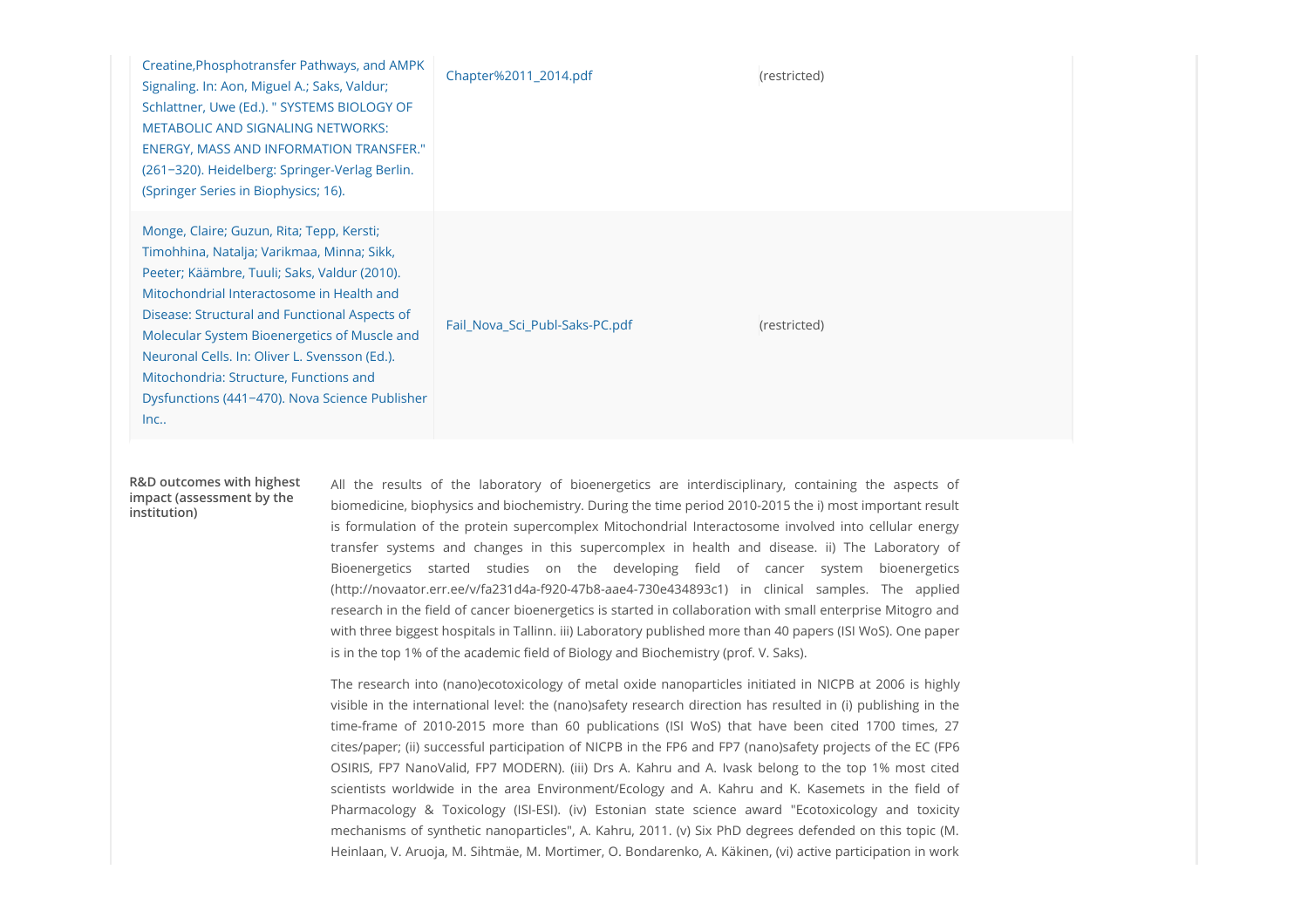Highest societal impact of institution)

1) The societal impact of these topics would also have an effect on the progression of Estonian medical research (assessment by the and clinical sciences due to the possibilities to use of interdistciplinary competencies of NICPB. In Estonia, restonia, and STSMs in several COST projects (ENTER, MODENA, CILIATES, NOTICE).<br>1) The societal impact of these topics would also have an effect on the progression of Estonian medical<br>and clinical sciences due to the possibilities t and STSMs in several COST projects (ENTER, MODENA, CILIATES, NOTICE).<br>1) The societal impact of these topics would also have an effect on the progression of Estonian medical<br>and clinical sciences due to the possibilities t same time scientists perform many potentially clinically relevant findings in laboratory, however the lack of contact with real clinical samples and patient data often results not evolving this findings into practical phase. The collaboration of Laboratory of Bioenergetics with Tallinn biggest hospitals reduces this gap. Our work will incorporate the know-how and opinions of clinicians with the basic scientist's theoretical and STSMs in several COST projects (ENTER, MODENA, CILIATES, NOTICE).<br>
1) The societal impact of these topics would also have an effect on the progression of Estonian medicial<br>
and clinical sciences due to the possibilitie and impact. and STSMs in several COST projects (ENTER, MODENA, CILIATES, NOTICE).<br>
1) The societal impact of these topics would also have an effect on the progression of Estonian medical<br>
and clinical sciences due to the possibilities and ST5Ms in several COST projects (ENTER, MODENA, CILIATES, NOTICE).<br>
1) The societal impact of these popies would also have an effect on the progression of Estonian medical<br>
and chrical scenece due to the possibilities t and ST5Ms in several COST projects (ENTER, MODENA, CILATES, NOTICE).<br>
1) The societal impact of these topics would also have an effect on the progression of Estonian medical<br>
appecially in Tallinn, the gap between doctors and STSMs in several COST projects (ENTER, MODENA, CILATES, NOTICE).<br>
1) The societal impact of these topics would also have an effect on the progression of Estorian medical<br>
and clincial scene celus to the pass between do

produced in excess of 1 tons per year (estimated number exceeds 100 000) have to be characterized in nano(eco)toxicological research in NICPB, especially the studies of environmental hazards of metal oxide citations as well as in the successful participation in the FP6 and FP7 projects of the European Union. Due to these activities, there is a considerable amount of aquatic toxicity data for ZnO, CuO and TiO2 'REACH dossiers' in ECHA (European Chemicals Agency) obtained from the papers of Kahru's Lab. Ciriscians are performing their clinical activities and in extensive collebration with scientists, At the chemical system tem estensitists porform many potentular) dimical since for the chemical samples and patient data of phase. The collaboration of Laboration of articles in the megatics with Tallinn bigges; thospitals reduces the space incomendation of Laboratoric students the basic coenters the provide and propertiental knowledge in order terms of tookiety, lk is a considerable burden for the European chemical industry (including Estonian<br>chemical industry), since the responsibility of assessments lies on the manufacturer. The<br>characterofonorical public eve

3) Tuuli Käämbre is the member of the advisory council of the national programm TerVe, Horizon 2020 reviewer.

(Keskkonnatehnika, Inseneeria, Horisont, Eesti Arst)

5) M. Heinlaan was supervisor of the nanomaterials group-work and Tuuli Käämbre the reviewer of aimed at popularizing science like "Teadlaste öö".

6) NICPB supports Estonian Society of Toxicology (50 members, president A. Kahru). NICPB scientists are active in ETS, EUROTOX and IUTOX.

7) M. Heinlaan was supervisor of the nanomaterials group-work and Tuuli Käämbre the reviewer of aimed at popularizing science like "Teadlaste öö".